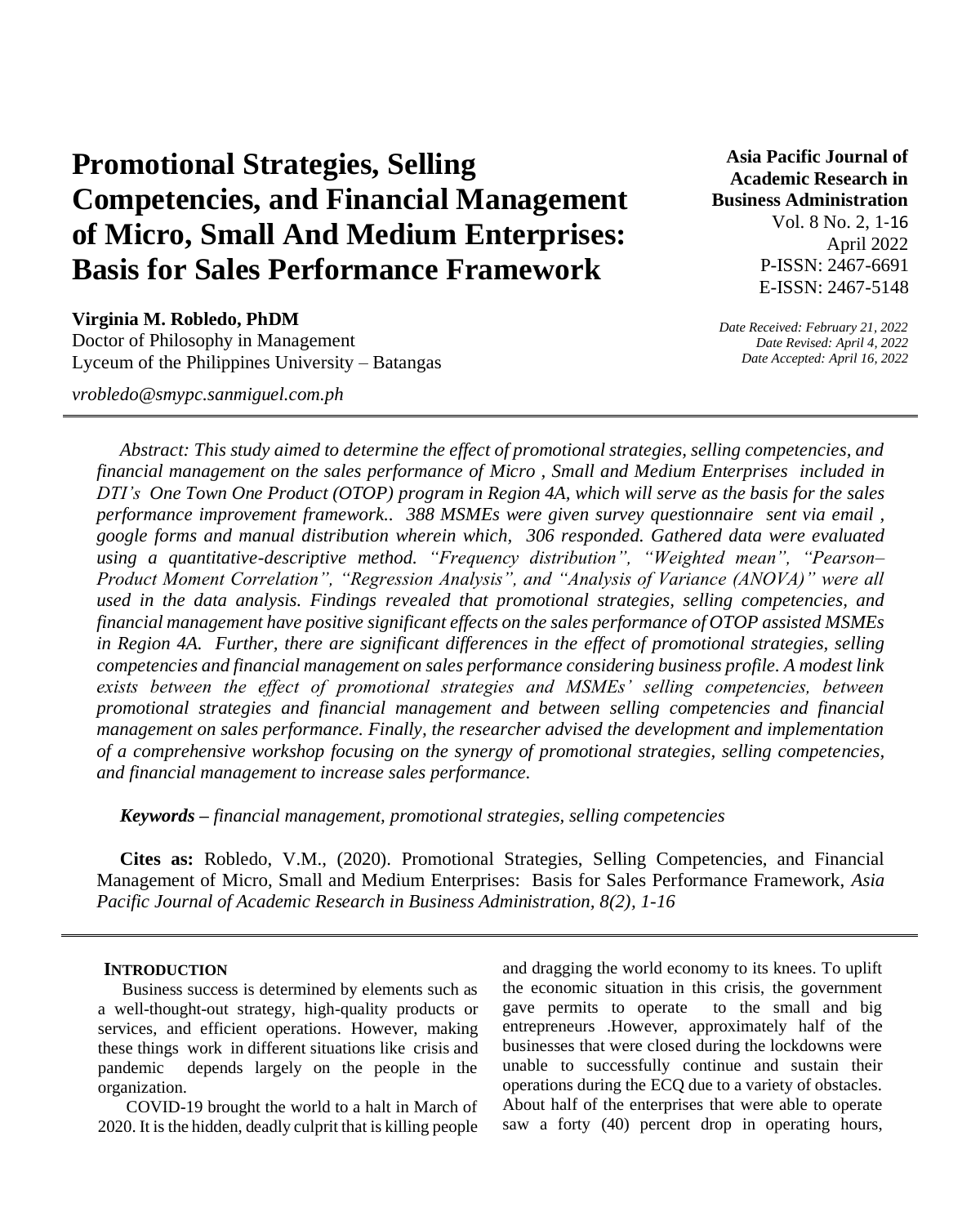resulting in a fifty (50) percent reduction in employment and a sixty (60) percent reduction in revenue and output volume [1]. In this crisis, Micro Small and Medium Enterprises (MSME) continued to suffer from disrupted cash flow and continuing expenses, which led to income losses.

As a result, in order to overcome the problems of the times, small and large businesses put out maximum effort in increasing sales performance, because continual sales growth is the only way to survive in the market. To achieve this, a company may introduce new products, promote them through enticing marketing campaigns, offer discounts, and make payment options easier [2]. Accordingly, since no business will survive long-term without significant sales, every business owner spends an enormous amount of time trying to figure out ways to improve sales numbers. One of the most common methods is instituting a sales promotion wherein promotion activities induced average customers to consume the company's products and services on the market thus increasing the average consumption rate and the sales revenue [3]. Further, sales promotion and marketing efforts are always linked with the company's sales revenue and profitability. [4]..

Entrepreneur's experience has the greatest impact on venture growth. Acknowledging this fact strongly suggests the importance of developing training programs, through which it would be possible to obtain experience in all aspects of company management (technical, commercial, strategic) [5]. Specific competencies of people like selling-related knowledge, degree of adaptiveness, role ambiguity, cognitive aptitude, and work engagement demonstrated significant effects on sales performance. [6] . Hence therefore, firms must consider and focus on the required training of their personnel. Doing this can assist organizations in building a more committed and productive force that can lead the growth of the firms [7]. Also, sales related knowledge and work engagement are proven to be important factors to create a positive sales performance[8].

Financial management skills and performance are the two of the most often-cited explanations for the failure of MSMEs [9]. This is a clear manifestation that the level of financial management competence greatly influence the performance of the company [10], MSMEs should improve their financial management practices that will help them make short-ranged and urgent business decisions and comprehend books that can fully explain the company's profit or a loss situation.

In 2018, MSMEs accounted for ninety- nine and a half (99.5) percent of all businesses in the country, providing thirty-six (36) percent of total value added and employing sixty-three (63) percent of the workforce. Unfortunately, these small and medium-sized businesses (MSMEs) have the highest risk of economic crisis, as exemplified by this COVID-19 pandemic. Understanding this plight, the Department of Trade and Industry (DTI) has launched MSME (Micro, Small and Medium Enterprises) developmental programs that will help improve the sales performances of MSMEs which include promoting a business enabling environment, enhancing access to finance, enhancing access to markets and improving productivity and efficiency [12].

Similarly, many corporations who appreciate the necessity of contributing to nation-building have stressed to their staff the importance of assisting the Filipino entrepreneurs and contributing to the Philippine economy. This belief of alleviating the cause of MSMEs and boosting the economy led to the partnership of our company with DTI. The journey of fulfilling this mandate provided firsthand insight and realization of these entrepreneurs' plight, paving the way for the conception of this study. It was assumed that in order to have a major impact , the assistance must focus on the aspects that truly support sales performance.

In reference to the aforementioned literatures, promotional mix strategies, selling competencies, and financial management positively influence the sales performance of businesses, thus, determining the effect of these variables on MSMEs will be a good reference for the improvement of MSMEs in Region 4a and all MSMEs in the Philippines. Further, the outcome of the study will be a vital material for the company's CSR programs. San Miguel Corporation strongly supports MSMEs not only because it makes good business sense or a good company image, but because it believes in the capability of Filipino entrepreneurs, whether small or big, to survive, thrive and build a stronger nation. With this, implemented company programs for MSMEs must be targeted and designed to be sustainable.

#### **OBJECTIVES OF THE STUDY**

This study aimed to determine the effect of promotional strategies, selling competencies, and financial management on the sales performance of Micro , Small and Medium Enterprises included in DTI's One Town One Product (OTOP) program in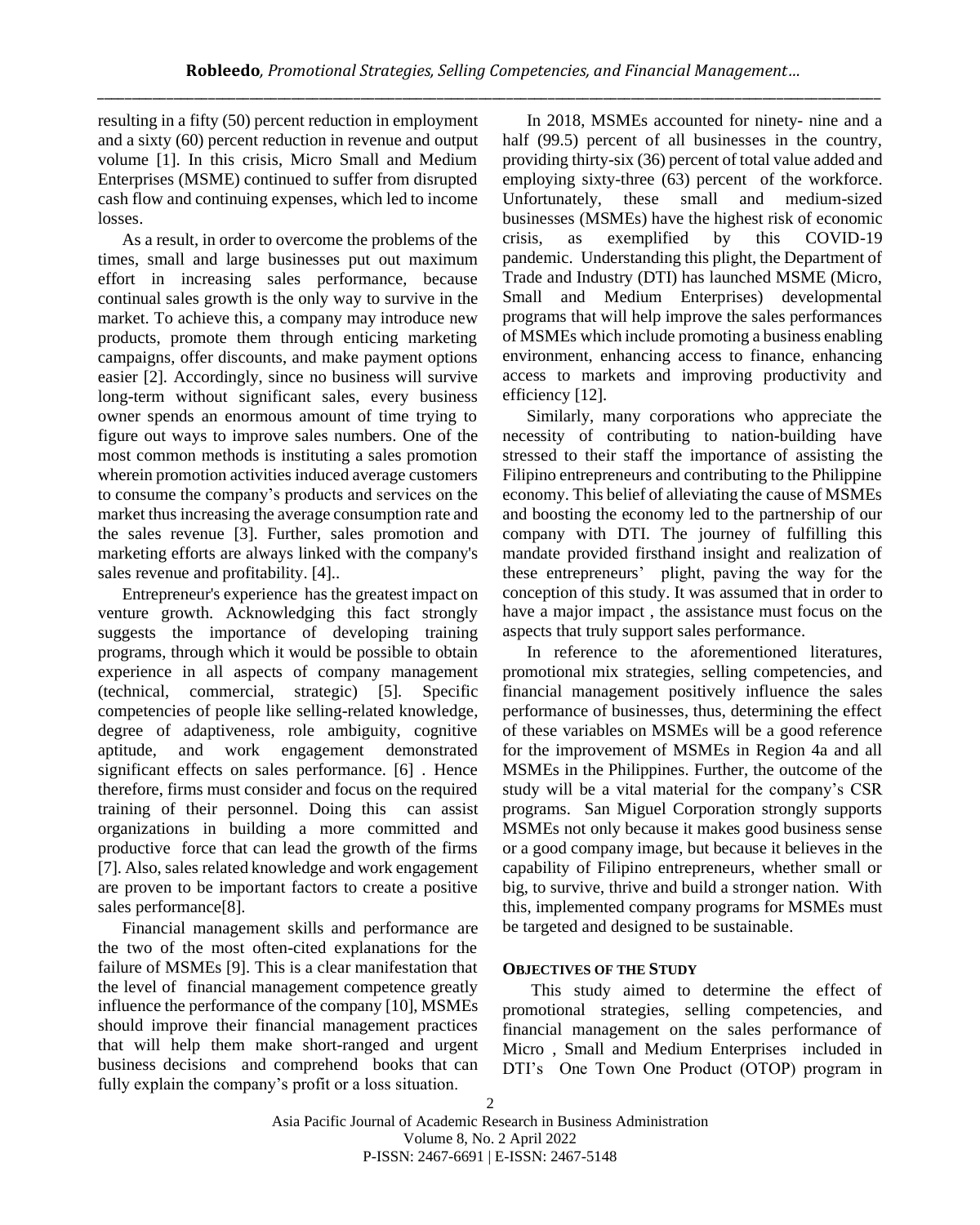Region 4A, which will serve as the basis for the sales performance improvement framework

More specifically, the study sought to assess the effect of promotional strategies used by DTI and MSMES such as advertising, publicity, direct marketing and sales promotion; determine the contribution of MSMEs selling competencies related to the field of prospecting, competitor awareness, achievement and motivation and product expertise; evaluate the effect of financial management implemented by MSMEs in the area of financial recording, financial budgeting, inventory management, and financial planning; test the significant differences of promotional strategies, selling competencies and financial management when grouped according to firmographic profile variable; test the significant relationship among promotional strategies, selling competencies, and financial management capability; and, provide a framework for continuous improvement on the sales performance of DTI-OTOP assisted MSME's.

#### **MATERIALS AND METHODS**

#### **Research Design**

To be able to collect the needed information, this study applied a quantitative-descriptive method to assess the contribution of promotional strategies, financial management, and selling skills to the sales performance of MSMEs. The quantitative method determined the relationship between and among the identified variables while the descriptive method established the associations and causality between variables. As defined by Malagón-Amor et al. [13] and Atmowardoyo [14], the descriptive method involves collecting data to answer questions concerning the status of the object of a study. This has been tested to have the capability to provide essential knowledge about the nature of the subject.

## **Participants of the Study**

The study's participants were proprietors of micro, small, and medium firms that are duly registered in region 4A. Gifts, housewares and décor/holiday décor, fashion wearables, corporate giveaways, furniture and furnishing, specialty cuisine/heirloom food, health and wellness items, and packaging materials are their offerings.

Categorically, they are all OTOP (One Town, One Product) program assisted MSMEs who have engaged in various DTI promotions, such as local or international shows, trade fairs, and seminars/training programs.

Based on DTI's 2021 record of the total OTOP population of 388 assisted MSMEs, a minimum sample size of 246 yielded a 99% confidence level and a 5% margin of error according to Raosoft's sample size calculator. One hundred percent (100%) of the respondents were given questionnaires either electronically or manually, which were collected via the same process. The 306 MSMEs who responded were selected at random and were properly distributed using stratified proportional allocation. Based on the population, the total sample size of 306 has an effect size of 0.23, a power probability of 0.95 and an alpha level of 0.05 using G\*Power 3.1.9.

Table 1 presents the distribution of the MSMEs' business profiles. As to business location, most of them are in Rizal which obtained a frequency of 74 or 24.20 percent; The least was observed by Laguna with 50 or 16.30 percent. The high overall responses (78.9%) in the survey showed the trust of all the respondents in DTI who endorsed the study and the understanding of the respondents in the importance of the topic.

As to the distribution of business classification, the majority belongs to micro with 252 or 82.40 percent, while the least was classified as medium. According to the Philippine National Statistics Authority (DTI, 2019 MSME Statistics, 2019), the country's total number of reported business firms is more than one million (1,000,506). MSMEs account for 99.5 percent while large businesses are only at 0.5 percent. MSMEs are made up of 89.0 percent micro enterprises, 10.0 percent small businesses, and 0.5 percent medium businesses. Correlating this data to region 4A's OTOP beneficiaries, it is not surprising that 82.4% micro entrepreneurs had participated in the study. Further, The OTOP program is designed to capacitate the 'OTOPreneurs to innovate and produce market-ready products and services, hence majority of the beneficiaries are startup microenterprises.

On a similar note, it was observed that most of the number of years assisted by DTI's OTOP was 1 to 3 years with a frequency of 164 or 53.60 percent. Though OTOP had started more than 11 years ago, an OTOP reboot, or launch was made by DTI in 2017 to allow communities to have more than one OTOP offering, attracted more MSMEs and has transitioned to being more market-oriented and innovation-driven. This reboot 3 years ago, proved to have attracted more entrepreneurs as evidenced by a high frequency of 1-3 years OTOP beneficiaries.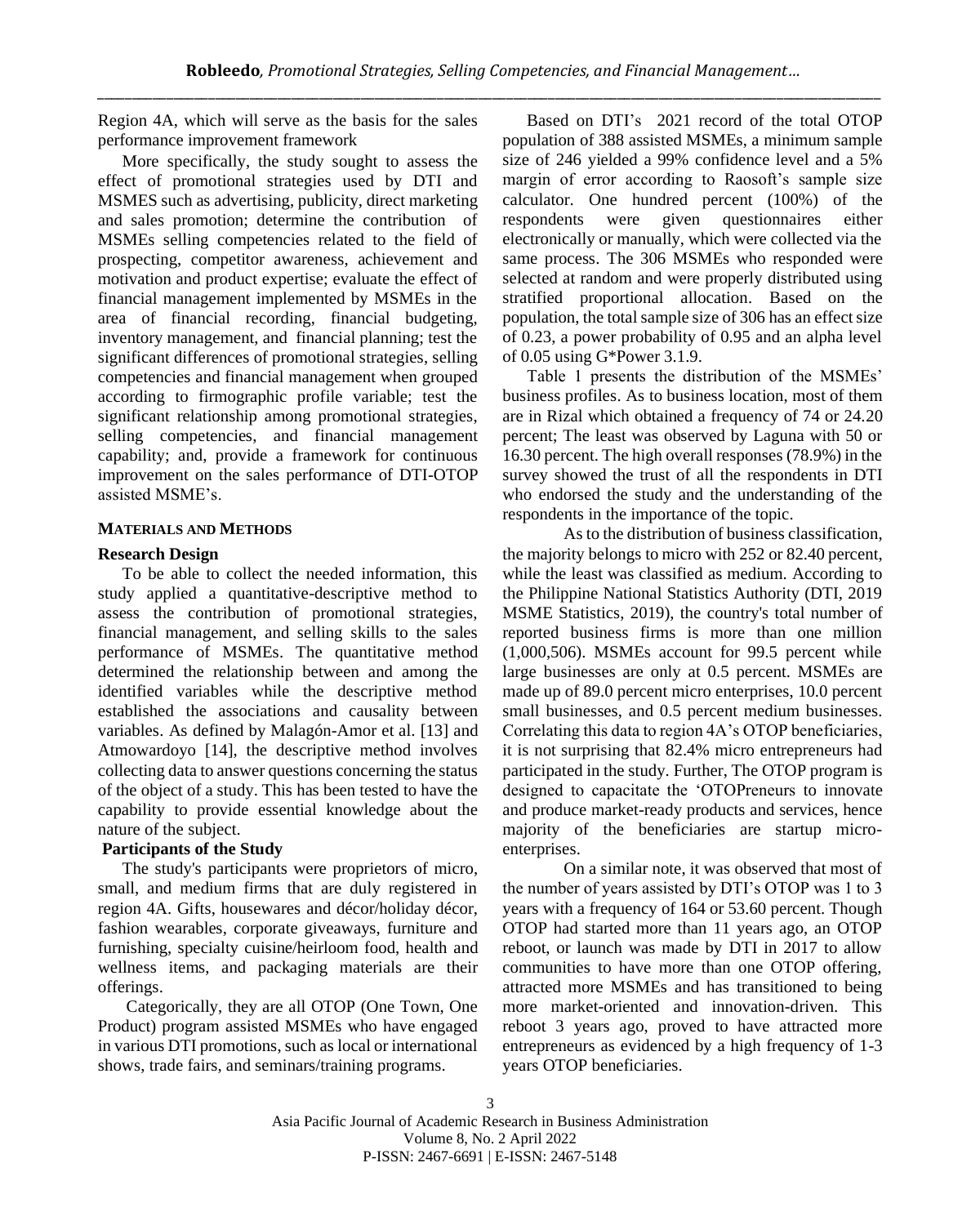| Table 1. Percentage Distribution of the Business Profile      |              |              |  |
|---------------------------------------------------------------|--------------|--------------|--|
| <b>Business Location</b>                                      | Frequency    | Percentage % |  |
| Cavite                                                        | 73           | 23.90        |  |
| Laguna                                                        | 50           | 16.30        |  |
| <b>Batangas</b>                                               | 53           | 17.30        |  |
| Rizal                                                         | 74           | 24.20        |  |
| Quezon                                                        | 56           | 18.30        |  |
| <b>Business Classification</b>                                |              |              |  |
| Micro (Up to $P3,000,0001 - 9$ employees)                     | 252          | 82.40        |  |
| Small (P3,000,001 - P15,000,000 10 - 99 employees)            | 42           | 13.70        |  |
| Medium (P15,000,001 - P100,000,000 100 - 199 employees)       | 12           | 3.90         |  |
| Number of Years assisted by DTI's OTOP                        |              |              |  |
| less than a year                                              | 21           | 6.90         |  |
| 1 to 3 years                                                  | 164          | 53.60        |  |
| 4 to 6 years                                                  | 83           | 27.10        |  |
| 7 to 10 years                                                 | 30           | 9.80         |  |
| 11 years and more                                             | 8            | 2.60         |  |
| <b>OTOP Product Category</b>                                  |              |              |  |
| Gifts, houseware and décor/holiday décor                      | 5            | 1.60         |  |
| <b>Fashion</b> wearables                                      | 10           | 3.30         |  |
| Corporate Give-aways                                          | $\mathbf{1}$ | .30          |  |
| Furniture and furnishings                                     | 22           | 7.20         |  |
| Specialty food/heirloom food                                  | 139          | 45.40        |  |
| Health and wellness products                                  | 22           | 7.20         |  |
| Packaging materials e.g. gift boxes, baskets, ribbons, straws | 5            | 1.60         |  |
| Gifts, houseware and décor/holiday décor and others           | 27           | 8.80         |  |
| Fashion wearables and others                                  | 3            | 1.00         |  |
| Specialty food/heirloom food and others                       | 1            | .30          |  |
| Health and wellness products and others                       | 23           | 7.50         |  |
| Packaging materials e.g. gift boxes, baskets, ribbons, straws | $\mathbf{1}$ | .30          |  |
| Others                                                        | 47           | 15.40        |  |
| <b>Target Audience</b>                                        |              |              |  |
| Consumers                                                     | 31           | 10.10        |  |
| Retailers                                                     | 3            | 1.00         |  |
| Wholesalers                                                   | 41           | 13.40        |  |
| <b>Consumers and Retailers</b>                                | 10           | 3.30         |  |
| Retailers, wholesalers                                        | 40           | 13.10        |  |
| Consumer wholesaler                                           | 11           | 3.60         |  |
| Consumers, retailers, Wholesalers                             | 109          | 35.60        |  |
| Consumers, retailers, Wholesalers, others                     | 48           | 15.70        |  |
| Others                                                        | 13           | 4.20         |  |

With regards to the OTOP product category, most are on specialty food/heirloom food which obtained the highest frequency of 139 or 45.40 percent. CALABARZON is a cradle of history which proudly nurtured some of the country's heirloom cuisine. Coconut, a staple in the region is one of the most used ingredients in CALABARZON's popular delicacies like the classic buko pie and tart, espasol, lambanog, vinegar, virgin coconut oil and many more.

However, the last category was observed on corporate giveaways and specialty food/heirloom food and others and packaging materials like gift boxes, baskets, ribbons, straws, and others which obtained a percentage of 0.30. Unlike the food products of the region, the corporate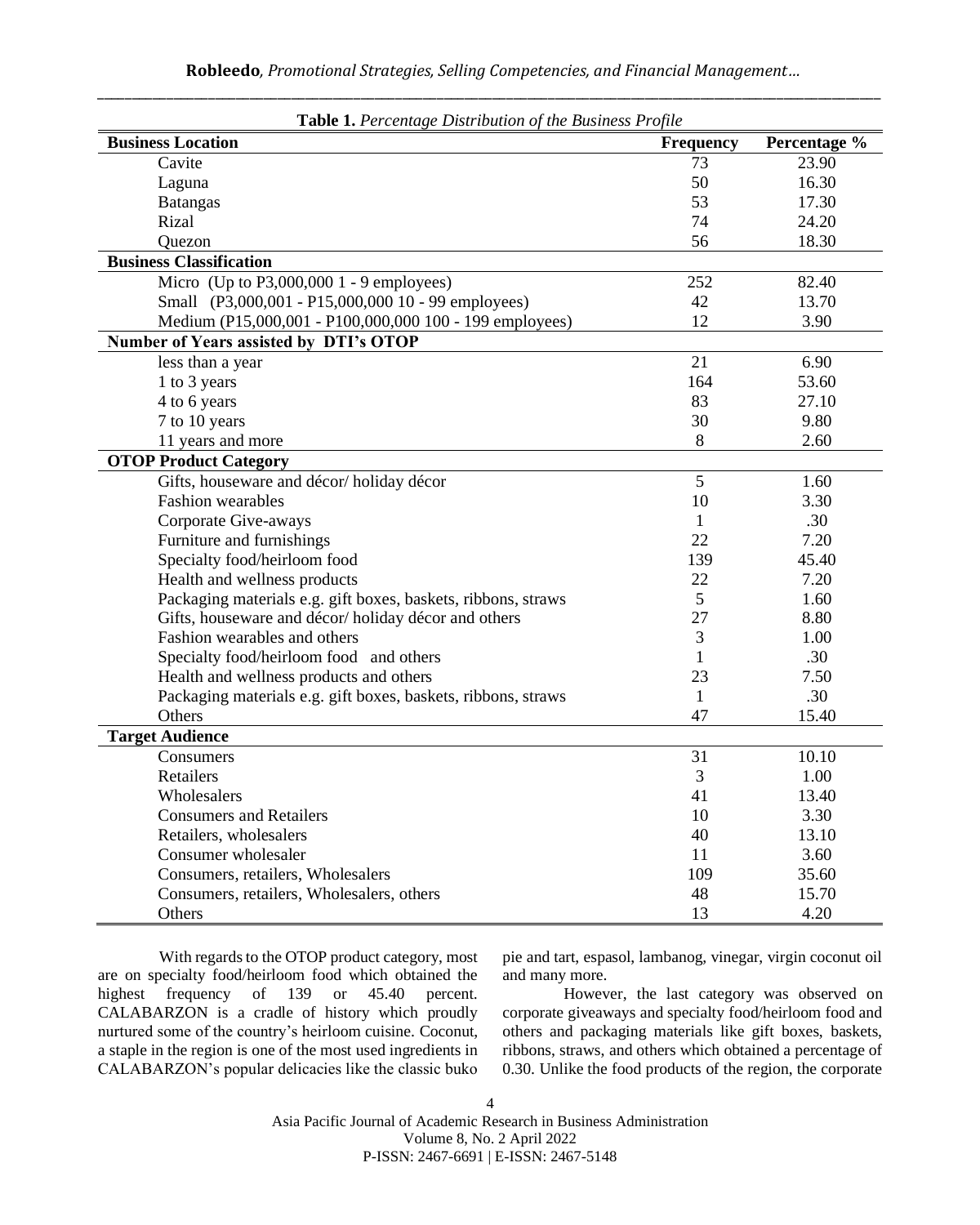giveaways and packaging materials are new and growing businesses. According to Campos et al. [17], the business of corporate giveaways trade fair is in its growth phase and aims to be one of the top events in the country as well as a reliable destination for corporate gifts and gift seekers.

Consumers, retailers, and wholesalers were the most preferred target audience which obtained a frequency of 109 or 35.60 percent. MSMEs want direct buyers of their products because the intermediation of middlemen who exercise substantial control on pricing affects their bottom line as any increase in price does not translate into a real gain for the producers. According to Kumar [17], every customer, whether individual, retailer or wholesaler is a priority because their ability to get new customers is often limited due to their size and resources. Only 1% belongs to the retailers, meaning, they are not the preferred customers of MSMEs because retailers are the middleman between wholesalers and customers. Retailers cannibalize on the wholesaler's core business [18].

#### **Instruments**

The survey used modified questionnaire which is divided into four parts. The first part focused on the firmographic profile and the remaining parts dealt on the main variables of the study like Promotional Strategies, Selling competencies and Financial Management on the Sales Performance. The questionnaire included a perceptual measure using a four-point Likert scale. Each scale item was anchored at the numeral 1 to 4;  $1 =$  "strongly disagree"/failed to meet 100% of the expectation of the respondent; 2= "disagree"/did not meet many of the expectations of the respondents; 3="agree"/conformed with the expectation of respondent; and, 4="strongly agree"/exceeded expectation of respondent with holistic interpretation of high effect, moderate effect, low effect and no effect.

Reliability test was conducted on the survey questionnaire using OTOP MSMEs located in the Bulacan area as respondents. To measure the effects of promotional strategies, the researcher used validated questionnaires, taken from Maina and Afande [19]. It is a four-factor model consisting of Advertising with Cronbach alpha of 0.862 ("Good"), Publicity with Cronbach alpha of 0.772 ("Acceptable"), Direct Marketing with Cronbach alpha 0.900 ("Excellent") and Sales Promotion with Cronbach alpha of 0.914 ("Excellent")

The instrument used in measuring the selling skills was adapted from the studies of Rentz et al. [20] and Rodrigues and Martins (2013). Like the promotional strategies, this is also a four-factor model consisting of prospecting with Cronbach alpha of 0.953, Competitor awareness with Cronbach alpha of 0.945, Achievement and Motivation with Cronbach alpha 0.927 and Product expertise with Cronbach alpha of 0.990

Likewise, the research also made used of another instrument on financial management practices of MSMEs taken from the study of Anoos, et al. [21]. This is a fourfactor model consisting of financial recording  $(0.926)$ , Financial Budgeting (0.923), Inventory Management (0.940) and Financial Planning (0.945). Overall, the instruments used passed the validation and reliability testing.

#### **Procedure**

The researcher used published thesis, books, articles, and journals as sources in gathering and collecting data or information. In addition, an informal interview with DTI Region 4A Regional Director, Assistant Regional Director and Marketing staff was performed to establish and align with the promotional mix being run for OTOP and get acquainted with the MSME profiles and OTOP program. Further, the different firmographic profiles of the MSME companies in terms of location, business classification, number of years assisted by DTI-OTOP, product line category, and target customers were included in the study for a more accurate interpretation of the results, precise conclusion, and in-depth recommendations.

After approval of the proposal, the researcher prepared a letter of request to DTI Region 4A Director to acquire consent in the conduct the research work. It was reiterated that the purpose of the survey is for academic purposes only and that all gathered information will be kept confidential. Upon the endorsement of the DTI 4A Regional Director, the research started through the distribution of questionnaires via email and google form to the 388 target respondents.

#### **Ethical Considerations**

Ethical considerations were practiced in the conduct of the research work to warrant that every information that will be gathered will be used for research purposes only. In this study, the researcher issued a confidentiality agreement to assure respondents that all information gathered would be treated with the utmost confidentiality to protect the public reputation of the organizations and individuals involved. Moreover, respondents were also informed of the purpose of the study, which is the development of a reference framework for OTOP program improvement related to improving sales performance.

#### **Data Analysis**

Various statistical techniques were used totally, encrypting, and evaluating the documents and figures.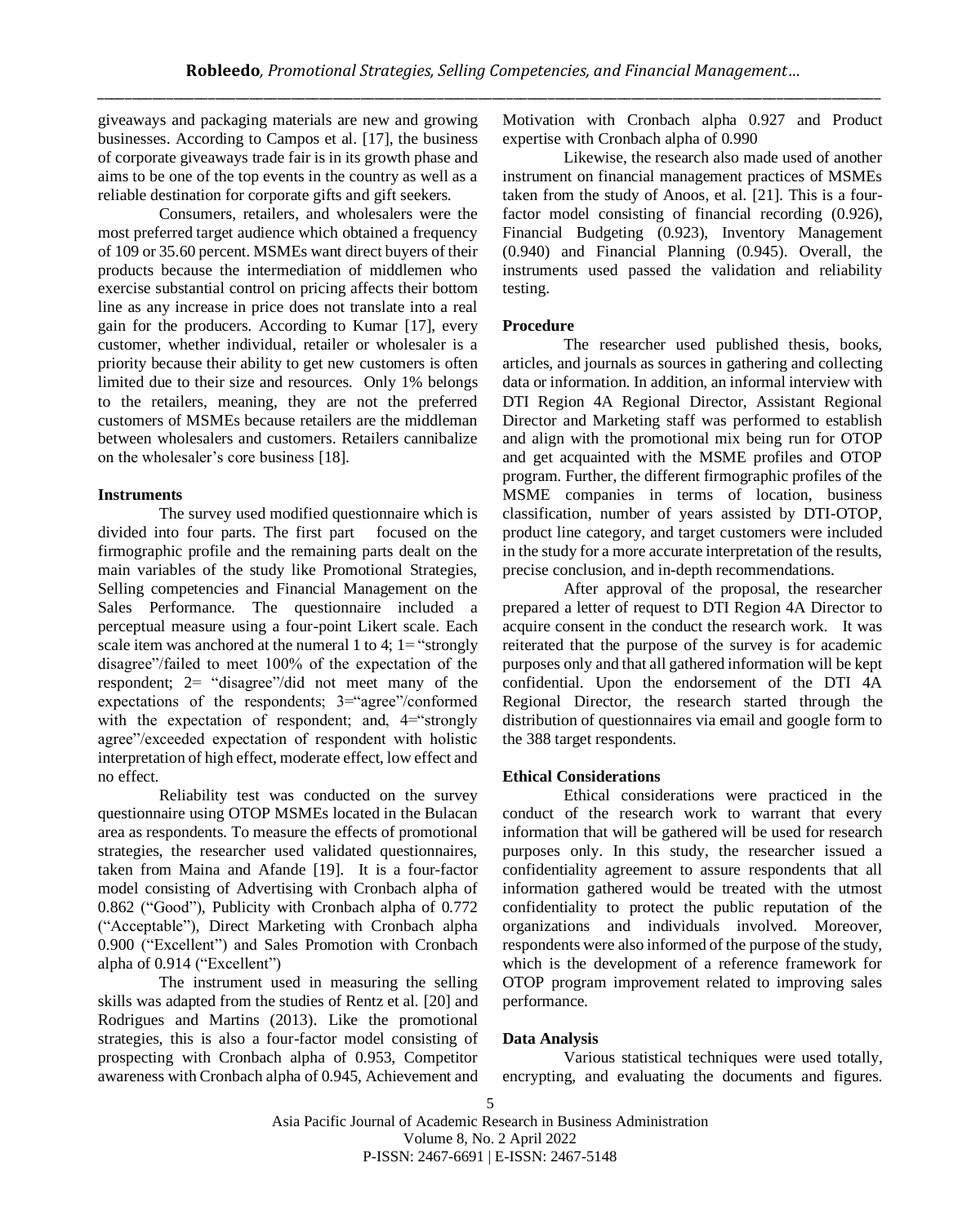"Frequency distribution", "Weighted mean", "Pearson– Product Moment Correlation", "Regression Analysis", and "Analysis of Variance (ANOVA)" were all used in the data analysis.

Basically, the "Frequency distribution" method generated visual representation or illustration of collected data as shown in the firmographic profile. "Weighted mean" was used in determining the effects and/or level of agreement to identified variables and indicators. The "Pearson–Product Moment Correlation", "Regression Analysis" and "Analysis of variance (ANOVA" were used in establishing a correlation among variables and in the development of the framework for improving sales performance. Furthermore, all data were processed using statistical tools to explain and understand the research findings.

#### **RESULTS AND DISCUSSION**

#### **Table 2**

*Assessment on the Effect of Promotional Strategies on the Sales Performance* 

|    |                         | $\mu \nu$ buves 1 error $\mu \nu \nu$ |     |      |
|----|-------------------------|---------------------------------------|-----|------|
|    | <b>Indicators</b>       | WМ                                    | V I | Rank |
|    | 1. Advertising          | 3.31                                  |     |      |
|    | 2. Publicity            | 3.41                                  |     |      |
| 3. | <b>Direct Marketing</b> | 3.22                                  | А   |      |
|    | <b>Sales Promotion</b>  | 3.32                                  |     |      |
|    | Composite Mean          | 3.31                                  |     |      |

*Legend: 3.50 – 4.00 = High Effect/Strongly Agree (SA); 2.50 – 3.49 = Moderate Effect/ Agree (A); 1.50 – 2.49 = Minimal Effect/Disagree (D); 1.00 – 1.49 = No Effect/ Strongly Disagree (SD)*

With a composite mean of 3.31, Table 2 summarizes the moderate effects of promotional methods on sales performance. MSMEs recognized the numerous advantages that promotions have brought to their companies. Every time promotions are launched; they have all noticed a rise in sales revenue.

Among the indicators under promotional strategies, publicity ranked first with a mean value of 3.41. Filipinos prefer engagement and satisfaction of the senses in business transactions. As for the many OTOP MSMEs, their sales revenue had proven to improve in almost all DTI's trade fairs and exhibits whether virtual, blended, or traditional, local or international. Following this observation, DTI's sponsored events are frequent and continuing, as posted in their calendar of events found on the Website. Engaging strategies, according to Pokrywczynski and Brinker [22], provide stronger brand memory, more favorable evaluations, and higher buyer intent than passive approaches. With the advent of the internet and social media, entrepreneurs found a convenient way of promoting their products [23], although according to Daniel [24], many still use promotional media such as television, radio, newspapers, and magazines to improve sales volume.

Next to publicity are sales promotion and advertising with very close mean values of 3.32 and 3.31. It was observed during OTOP trade fairs that consumers' willingness to pay increases with various sales promotions. MSMEs promotional activities aside from the regular push selling including bonus packs and sales discounts have been proven to be effective marketing tools in boosting sales. The consistent price discount strategy practiced by big companies, stores, and supermarkets, can encourage consumers to purchase more units of the same product and it has a strong impact on store revenues and profit level.

Sales promotion tactics are tools that aim to enhance product and brand sales in a short period of time [25], by acting as a benefit to the consumer and thereby influencing consumer behavior [26]. Aliata et al. [27] discovered that sales promotions increased brand preference, which in turn increased brand performance, resulting in higher profits or performance.

The least effect was observed on direct marketing with a mean value of 3.22. For MSMEs, the channels used in direct marketing like email or other internet platforms are least traversed because of their strong belief in the power of face-to-face selling. Since they do not have powerful brands, they hold on to the fact that an excellent product experience will convince the customers to buy their products. According to Terkan [28], advertising and marketing are commercially driven with the goals of informing the public about goods and services, encouraging people to buy, establishing and preserving brands, and maximizing revenues for the company. On the contrary, Gaille [29], found that direct marketing often has very low response rates, takes up a lot of time and requires a lot of patience and consistency.

**Table 3** *Assessment on the Effect of MSMEs' Selling Competencies on Sales Performance* 

|                | Competencies on suics I criprinuitec |      |           |      |
|----------------|--------------------------------------|------|-----------|------|
|                | <b>Indicators</b>                    | WM   | VI        | Rank |
|                | Prospecting                          | 3.29 |           |      |
|                | <b>Competitor Awareness</b>          | 3.30 | A         |      |
| 3 <sub>1</sub> | Achievement & Motivation             | 3.49 | А         |      |
|                | <b>Product Expertise</b>             | 3.68 | <b>SA</b> |      |
|                | <b>Composite Mean</b>                | 3.44 |           |      |

*Legend: 3.50 – 4.00 = High Effect/Strongly Agree (SA); 2.50 – 3.49 = Moderate Effect/ Agree (A); 1.50 – 2.49 = Minimal Effect/Disagree (D); 1.00 – 1.49 = No Effect/ Strongly Disagree (SD)*

Table 3 shows that the effects of MSME's selling competencies on sales performance are moderately visible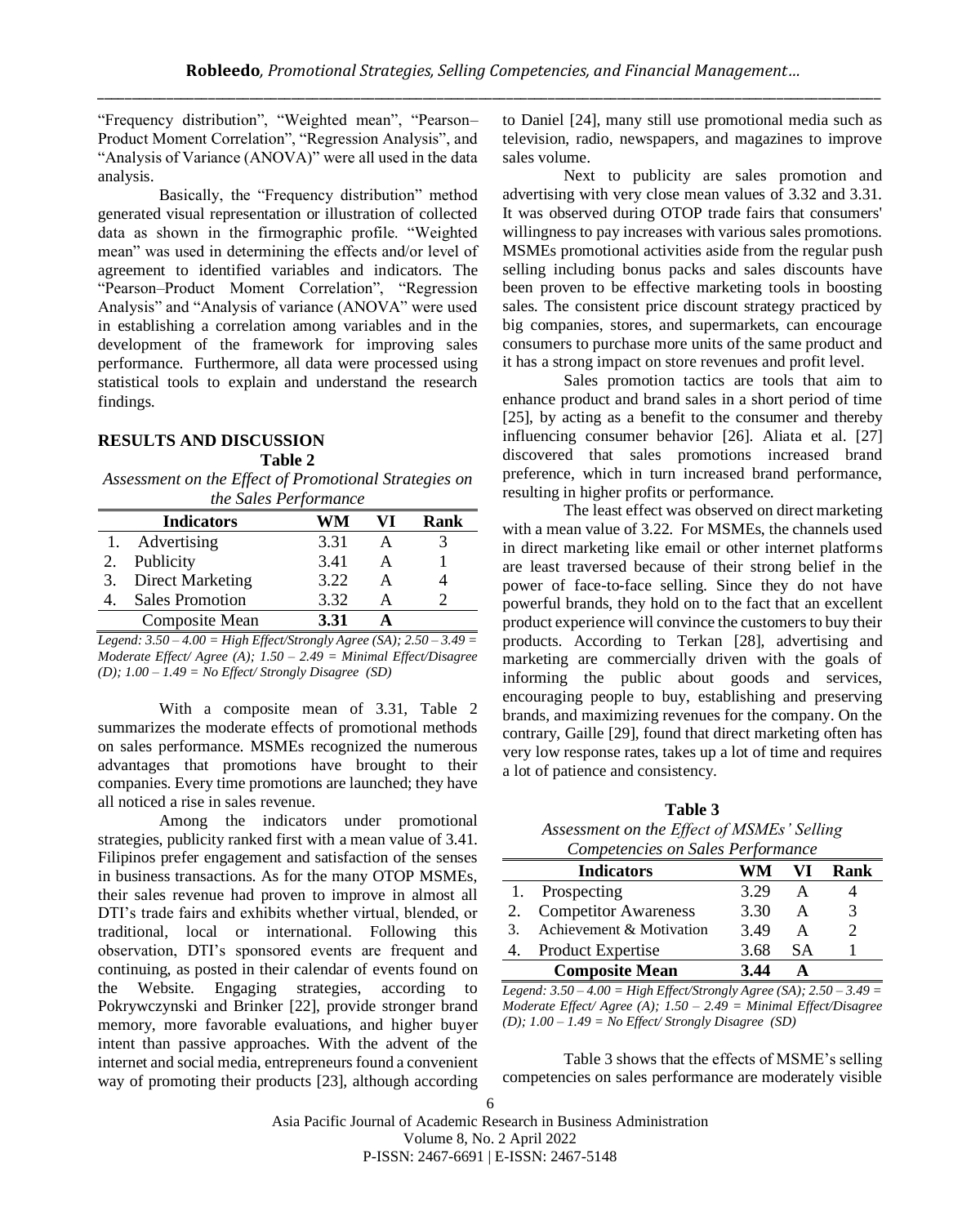with a composite mean of 3.44. MSMEs believe one cannot sell the product unless, the person is not properly equipped. This they have proven several times with new buyers here and abroad. According to the National Abilities Development Cooperation (NSDC) report [30] several skills and competencies are required of salespeople in the selling process. Product knowledge, presentation skills, listening ability, objection management, persuading abilities, and interpersonal ability are the six competencies identified

Huthaifa and Megdadi [31] discovered that sales competencies had a statistically significant impact on a company's knowledge, self-mastery and regulation, teamwork, education, and competencies on generating sales revenue in the aspect of volume, innovation, proficiency, overall knowledge of sales work, and determination. Product expertise obtained the highest mean score of 3.68. For OTOP MSMEs' their first step to selling is product introduction because many of the Filipinos are still not aware of the OTOP products. They are the ones who created their products, and their mastery of the product features is excellent. Giving such information coupled with product samples and persuasion oftentimes leads to sales. Waters [32] stated that it is difficult to effectively sell to a customer if the salesperson fails to demonstrate how a certain product would meet the customer's demands.

However, achievement and motivation (3.49), competitor awareness (3.30) and prospecting (3.29) obtained the scores which are assessed to have a moderate effect. MSMEs are aware of the contribution of achievement and motivation, however, sometimes they felt that the company cannot spend for it. The weight that MSMEs give to certain skills stood the highest despite the findings of Ekundayo [33] which claimed that motivation and achievement were found to be the most important factor affecting employee performance.

On competitor awareness, they rely on exhibits, supermarkets, fairs, and seminars; and doing market research is also deemed expensive. In the Philippines, it has been observed that if one businessman had been successful in a certain product, many will follow and imitate the business. With this, MSMEs must always be on the watch to remain competitive in the market Prospecting is a skill that needs close mentoring. To the OTOP MSMEs, this is an important skill they have to possess, however, based on interviews with a group of MSMEs, they are not highly skilled for the job. For now, DTI takes most of this prospecting aspect task. It is notable that Victor and Otiso, [34] suggested that businesses should always strive to focus on customer prospecting methods, though unfortunately, this needed skill still needs reinforcement

| Table 4                                             |  |
|-----------------------------------------------------|--|
| Assessment on the Effect of Financial Management on |  |
| Sales Performance                                   |  |

|    | <b>Indicators</b>           | WM   | VI        | Rank |
|----|-----------------------------|------|-----------|------|
| 1. | <b>Financial Recording</b>  | 3.78 | <b>SA</b> |      |
| 2. | <b>Financial Budgeting</b>  | 3.62 | SА        | 2    |
| 3. | <b>Inventory Management</b> | 3.54 | SА        | 3    |
| 4. | Financial Planning          | 3.46 | А         |      |
|    | <b>Composite Mean</b>       | 3.60 | SА        |      |

*Legend: 3.50 – 4.00 = High Effect/Strongly Agree (SA); 2.50 – 3.49 = Moderate Effect/ Agree (A); 1.50 – 2.49 = Minimal Effect/Disagree (D); 1.00 – 1.49 = No Effect/ Strongly Disagree (SD)*

Table 4 displays the summary result on the effects of financial management on sales performance with composite mean score of 3.6. MSMEs believe that a company cannot do anything without sufficient finances. It needs money to purchase its raw materials, salaries for its manpower, payment for the utilities and all activities. With this, proper financial management is suggested to be consistently practiced. Financial management is a crucial aspect of every company's management. The combined effect of financial management methods [working capital management, investment decision, and financial decision] has a moderately positive link with financial performance [35]. The indicator with the highest mean score is financial recording (3.78) The high effects were visible on financial recording because according to the MSMEs, they are very diligent in recording all their financial transactions because this makes them on top of their company. They can readily make decisions if they have records to guide them. On the contrary, Mbroh and Attom [36] found that most SMEs do not practice good accounting because of inadequate training or education and a poor understanding of its significance to the organization. Subsequently, Kirsten [37] concluded that proper documentation, planning and forecasting, capital management, tracking performance levels, and legislative compliance are all significant areas for reinforcement for small business owners.

Indicators like financial budgeting and inventory management ranked 2<sup>nd</sup> and 3<sup>rd</sup> with mean scores of 3.62 and 3.54. For the MSMEs, budgeting and inventory management go hand in hand since most of their finances are allocated for their inventory. They believe both these indicators to be important in running their business and factors in sales performance. As evidence, MSMEs precisely allocate the few financial and non-financial resources available to them. They tried their hardest to budget what they had. They agree that the profitability of the business is determined by revenue, capital, and cost [38], hence, it is inevitable to practice responsible fund utilization through efficient and effective acquisition and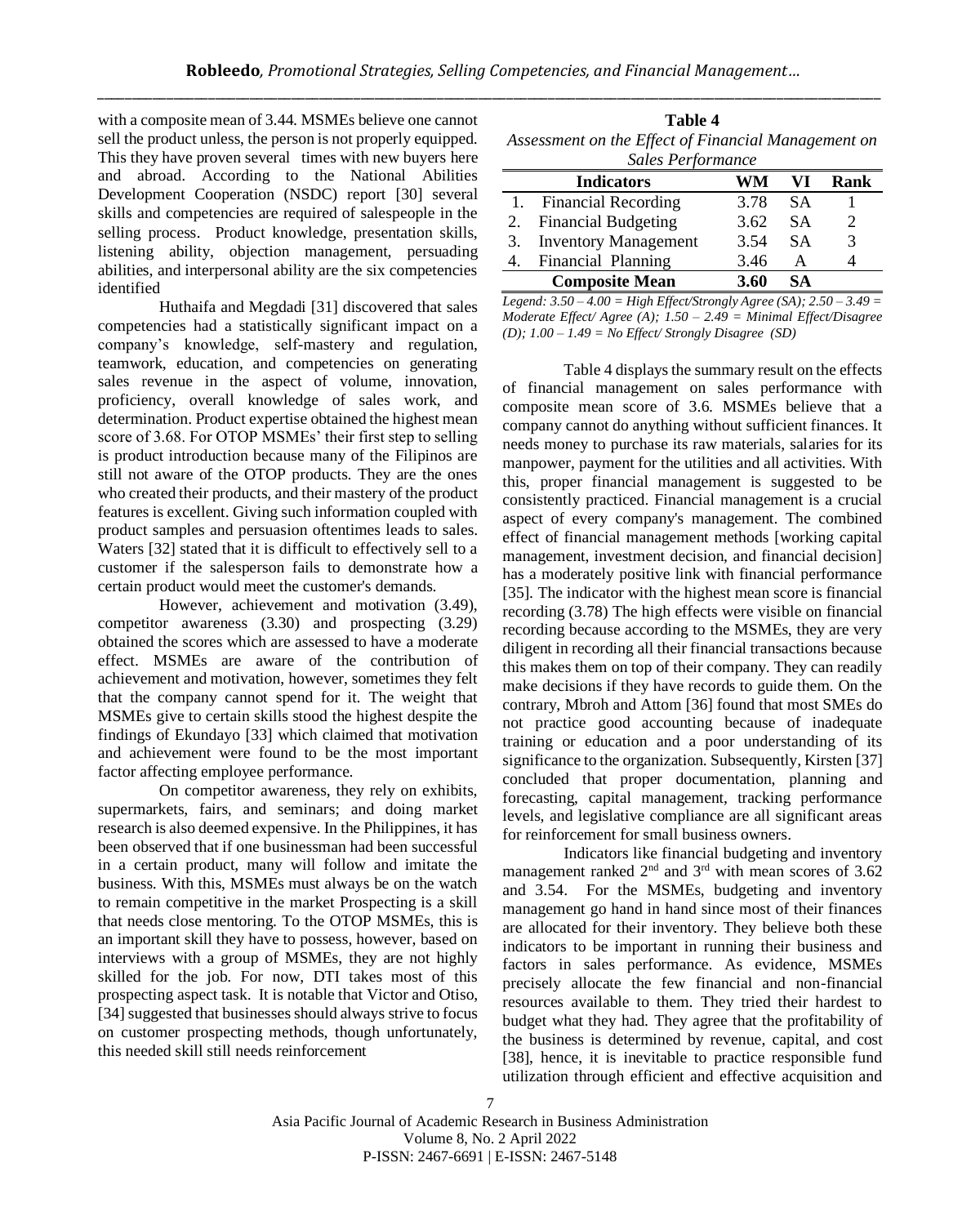utilization of money [39]. According to Kimaiyo and Ochiri, [40], for improved performance and long-term survival, a company must be aware of its supply chain management to continue to exist and be effective in meeting the demands of their markets. Similar to the results of Anoos et al. [21], there is a substantial association between the sales performance of the MSMEs in the avenues of recording, budgeting, and inventory management.

Least /moderate effect was seen on financial planning with mean score of 3.46. According to the MSME group, MSMEs in the Philippines agree that financial planning has impact on sales performance. However, MSMEs are born dreamers and innovators and not finance persons. They need to transform into one finance expert inorder to run the business well. Unlike big companies who have 5- year plans, MSMEs practice short term planning. Their financial plans can be a short as one month to three months. This is attributed to limited resources and the market.

| г<br>п |  |
|--------|--|
|--------|--|

*Difference of Responses on Effect of Promotional Strategies on the Sales Performance When Grouped According to Profile*

| <b>Business Location</b>               | $\mathbf{U}/\lambda_c^2$ | p-value | I         |
|----------------------------------------|--------------------------|---------|-----------|
| Advertising                            | 33.56                    | 0.000   | <b>HS</b> |
| Publicity                              | 65.772                   | 0.000   | HS        |
| Direct Marketing                       | 28.613                   | 0.000   | HS        |
| <b>Sales Promotion</b>                 | 75.664                   | 0.000   | HS        |
| <b>Business classification</b>         |                          |         |           |
| Advertising                            | 24.551                   | 0.000   | <b>HS</b> |
| Publicity                              | 4.591                    | 0.101   | NS        |
| <b>Direct Marketing</b>                | 10.642                   | 0.005   | HS        |
| <b>Sales Promotion</b>                 | 3.677                    | 0.159   | <b>NS</b> |
| Number of Years assisted by DTI's OTOP |                          |         |           |
| Advertising                            | 24.472                   | 0.000   | <b>HS</b> |
| Publicity                              | 19.201                   | 0.001   | HS        |
| <b>Direct Marketing</b>                | 2.284                    | 0.684   | <b>NS</b> |
| <b>Sales Promotion</b>                 | 9.233                    | 0.056   | <b>NS</b> |
| <b>OTOP Product category</b>           |                          |         |           |
| Advertising                            | 60.115                   | 0.000   | <b>HS</b> |
| Publicity                              | 48.796                   | 0.000   | HS        |
| <b>Direct Marketing</b>                | 86.015                   | 0.000   | HS        |
| <b>Sales Promotion</b>                 | 46.754                   | 0.000   | HS        |
| Most preferred target audience         |                          |         |           |
| Advertising                            | 34.173                   | 0.000   | HS        |
| Publicity                              | 40.09                    | 0.000   | HS        |
| Direct Marketing                       | 48.534                   | 0.000   | HS        |
| <b>Sales Promotion</b>                 | 97.334                   | 0.000   | HS        |

*Legend: Significant at p-value < 0.05*

*Interpretation (I): Highly Significant (HS); Not Significant (NS)*

The comparison of responses on the effects of promotional methods on sales performance are categorized by business profile as shown on Table 5. The reported pvalues were below 0.05 alpha level, indicating a

considerable difference when grouped by business location, OTOP product category, and most favored target audience. This indicates that the replies are statistically different from the post hoc test. The results were shown to be stronger on businesses based in Rizal, with a microbusiness size, OTOP assistance for 1 to 3 years, OTOP products of fashion wearables and others, and preferred target audiences of consumers, retailers, wholesalers, and others.

The MSMEs' varied assessments of the impact of promotional methods on sales performance can be related to differences in the MSMEs' business locations, OTOP product categories, chosen target audience, and business classification in terms of advertising and direct marketing, as well as the number of years the MSMEs have been assisted by DTI's OTOP in the areas of advertising and publicity. To cite an example on business location, Rizal Province aside from being a first-class province, was also named as the Philippines' most competitive province. Hence, as a neighboring province of Metro Manila, it is an ideal location for investments, business establishments, and settlements. This is based on an indicator that compared the economic vitality, efficiency, and infrastructure of municipal governments. Its proximity to the center of trade which is Manila makes it the most favored location to generate sales, although Cavite and Laguna have been also identified as industrialized zones. Firms or businesses, according to location theory, evaluate where and why economic activities occur to optimize benefits. As a result, in most situations, the outcomes of small or big surveys have been used to evaluate suitable locations for starting a new firm [41].

The varying products that originate from these provinces also account to the varied assessments. It should be noted that specific products are carried and promoted thru the OTOP programs. These include bamboo, garments, shoes and slippers from Rizal, processed foods, wearables and gifts, handicrafts and holiday decors from Laguna, coconut products from Quezon, coffee and other industry of Cavite, and processed food including coffee and cacao, home style and wearables from Batangas.

As to business classification, there was also a significant difference on advertising ( $p = 0.000$ ) and direct marketing ( $p = 0.005$ ) because the obtained p-values were less than 0.05 alpha level. This indicates that the responses vary significantly, and this was observed on those business sizes categorized as micro enterprises. While, DTI runs the same program for all MSMEs in different categories as micro, small, and medium, the micro-entrepreneurs disclosed significantly varied responses. This suggests that the access and effects of DTI's program vary not only for its business size but factors like product and location differ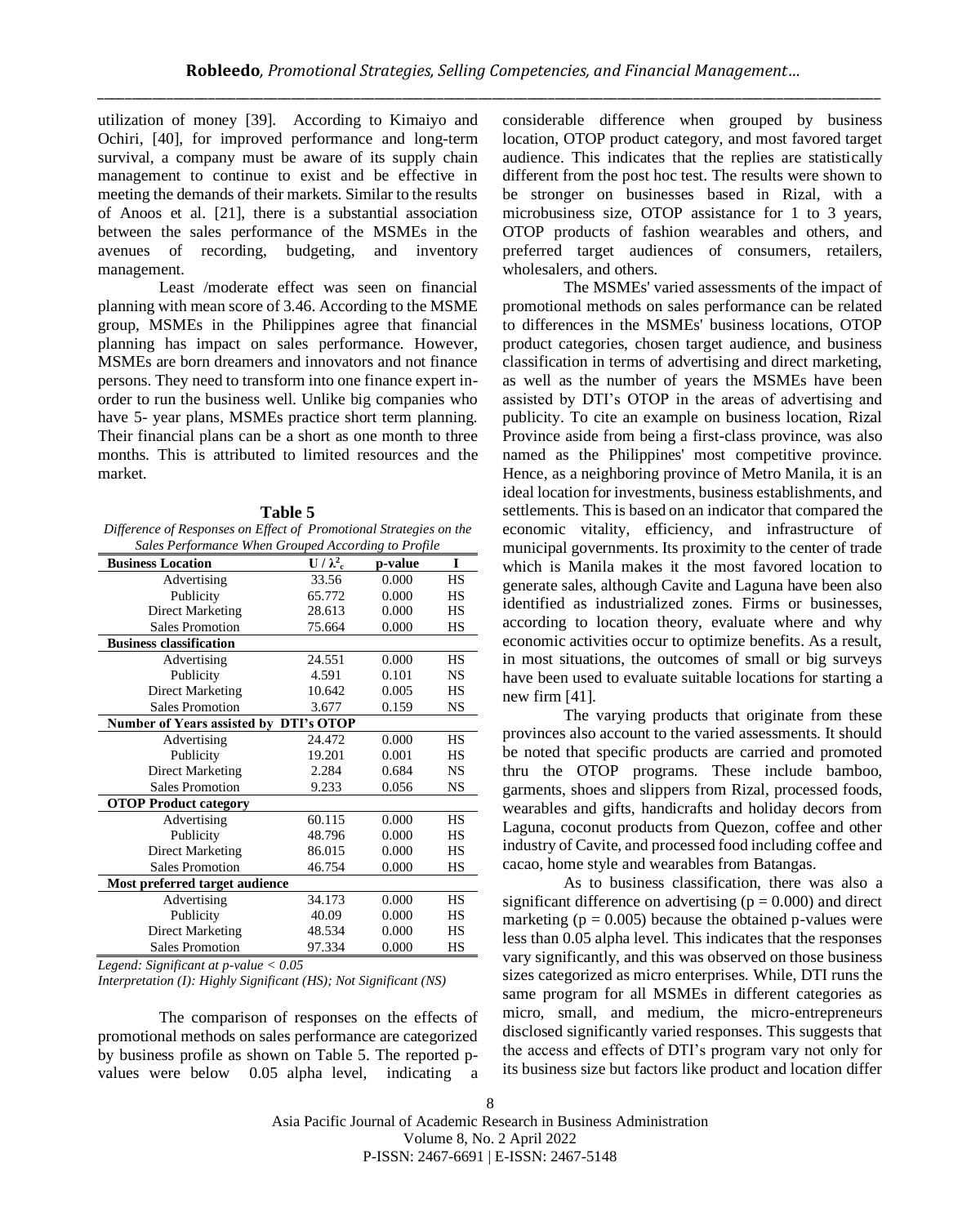Lastly, there was also a significant difference on advertising ( $p = 0.000$ ) and publicity ( $p = 0.001$ ) when grouped according to the number of years assisted by OTOP. Based on the post hoc test conducted, the significant difference lies in those assisted for 1 to 3 years which are new, energetic, and aggressive to learn, adapt and grow. Nowadays, changes in the advertising industry have become inevitable. Conventional methods have been gradually replaced by digital platforms. But despite the different methods used by businesses, traditional and online advertisements are considered both effective ways to reach clients although digital is developing at a faster rate and offers more opportunities.

**Table 6** *Difference of Responses on Effect Of MSMEs' Selling Competencies On Sales Performance When Grouped According to Profile*

| On sules I erformance when Grouped According to Frojhe<br><b>Business Location</b> | $\mathbf{U}/\lambda_c^2$ | p-value | T         |
|------------------------------------------------------------------------------------|--------------------------|---------|-----------|
| Prospecting                                                                        | 52.529                   | 0.000   | <b>HS</b> |
| <b>Competitor Awareness</b>                                                        | 66.105                   | 0.000   | <b>HS</b> |
| Achievement and Motivation                                                         | 100.316                  | 0.000   | HS        |
| <b>Product Expertise</b>                                                           | 119.984                  | 0.000   | HS        |
| <b>Business classification</b>                                                     |                          |         |           |
| Prospecting                                                                        | 8.497                    | 0.014   | HS        |
| <b>Competitor Awareness</b>                                                        | 10.814                   | 0.004   | <b>HS</b> |
| Achievement and Motivation                                                         | 3.000                    | 0.223   | <b>NS</b> |
| Product Expertise                                                                  | 0.422                    | 0.810   | NS        |
| Number of Years assisted by DTI's OTOP                                             |                          |         |           |
| Prospecting                                                                        | 52.066                   | 0.000   | <b>HS</b> |
| <b>Competitor Awareness</b>                                                        | 14.327                   | 0.006   | <b>HS</b> |
| Achievement and Motivation                                                         | 12.9                     | 0.012   | HS        |
| <b>Product Expertise</b>                                                           | 27.825                   | 0.000   | HS        |
| <b>OTOP Product category</b>                                                       |                          |         |           |
| Prospecting                                                                        | 108.879                  | 0.000   | <b>HS</b> |
| <b>Competitor Awareness</b>                                                        | 55.572                   | 0.000   | <b>HS</b> |
| Achievement and Motivation                                                         | 17.574                   | 0.129   | <b>NS</b> |
| Product Expertise                                                                  | 43.032                   | 0.000   | HS        |
| Most preferred target audience                                                     |                          |         |           |
| Prospecting                                                                        | 49.59                    | 0.000   | HS        |
| <b>Competitor Awareness</b>                                                        | 35.183                   | 0.000   | <b>HS</b> |
| Achievement and Motivation                                                         | 105.053                  | 0.000   | HS        |
| Product Expertise                                                                  | 105.177                  | 0.000   | HS        |

*Legend: Significant at p-value < 0.05*

*Interpretation (I): Highly Significant (HS); Not Significant (NS)*

Table 6 presents the comparison of responses on the effects of MSME's selling competencies on sales performance when grouped according to profile. It was observed that there was a significant difference when grouped according to a business location, the number of years assisted by OTOP and the most preferred target audience since the obtained p-values were all less than 0.05 alpha level.

This means that the responses differ statistically and from the post hoc test conducted, it was found out that the effects were greater on business located in Rizal, assisted by OTOP for 1 to 3 years and with preferred target audience of consumers, retailers, wholesalers, others.

Since MSME's selling competencies vary according to the province where the enterprise is located, its differing characteristics considering prospecting, competitor awareness, achievement and motivation and product expertise also become evident. As mentioned by Kotler and Armstrong [42], choosing the right business location is one of the techniques employed to respond to market and internal factors. As such, where the MSMEs are located, the level of awareness on business competitors and the level of achievement and motivation also show varying degrees. In most cases, there are more competitors in highly progressive towns or cities than in their less urbanized counterpart. Moreover, MSME's different levels of product expertise may be considered a huge differentiator in their sales process.

Considering the micro enterprises which are under OTOP from one to three years, significant effect on sales performance was made by MSMEs' selling competencies. The findings suggest that the selling skills of these young MSMEs in Prospecting and Competitor Awareness are fitting with the OTOP program thereby having a significant effect on sales performance. On the other hand, Achievement and Motivation and Product Expertise do not play significant effects. The enumerated OTOP products from CALABARZON or Region 4A are for use by direct consumers, distributed by retailers and wholesalers, but can also be popular to companies and associations as gifts. Based on findings, a significant impact on sales performance was brought about by competencies like prospecting, competitor awareness and product expertise while achievement and motivation posted no significant effect.

In terms of the varied preferred target audience of the enterprises, notable differences are likewise apparent. This holds true since varied products are offered to diverse customers based on their potential interest in the product. In addition, varied target audience.

With regards to business classification, there was also a significant difference on prospecting  $(p = 0.014)$  and competitor awareness ( $p = 0.005$ ) because the obtained pvalues were less than 0.05 alpha level. This indicates that the responses vary significantly, and this was observed on those business sizes categorized as micro enterprises. Meanwhile, no differences are found in terms of achievement and motivation and product expertise, which implies comparability in responses. Specifically, this means that regardless of business classification, they have similar level of achievement and motivation and product expertise. Identified source of differing responses is accorded to business prospecting. Since MSMEs from the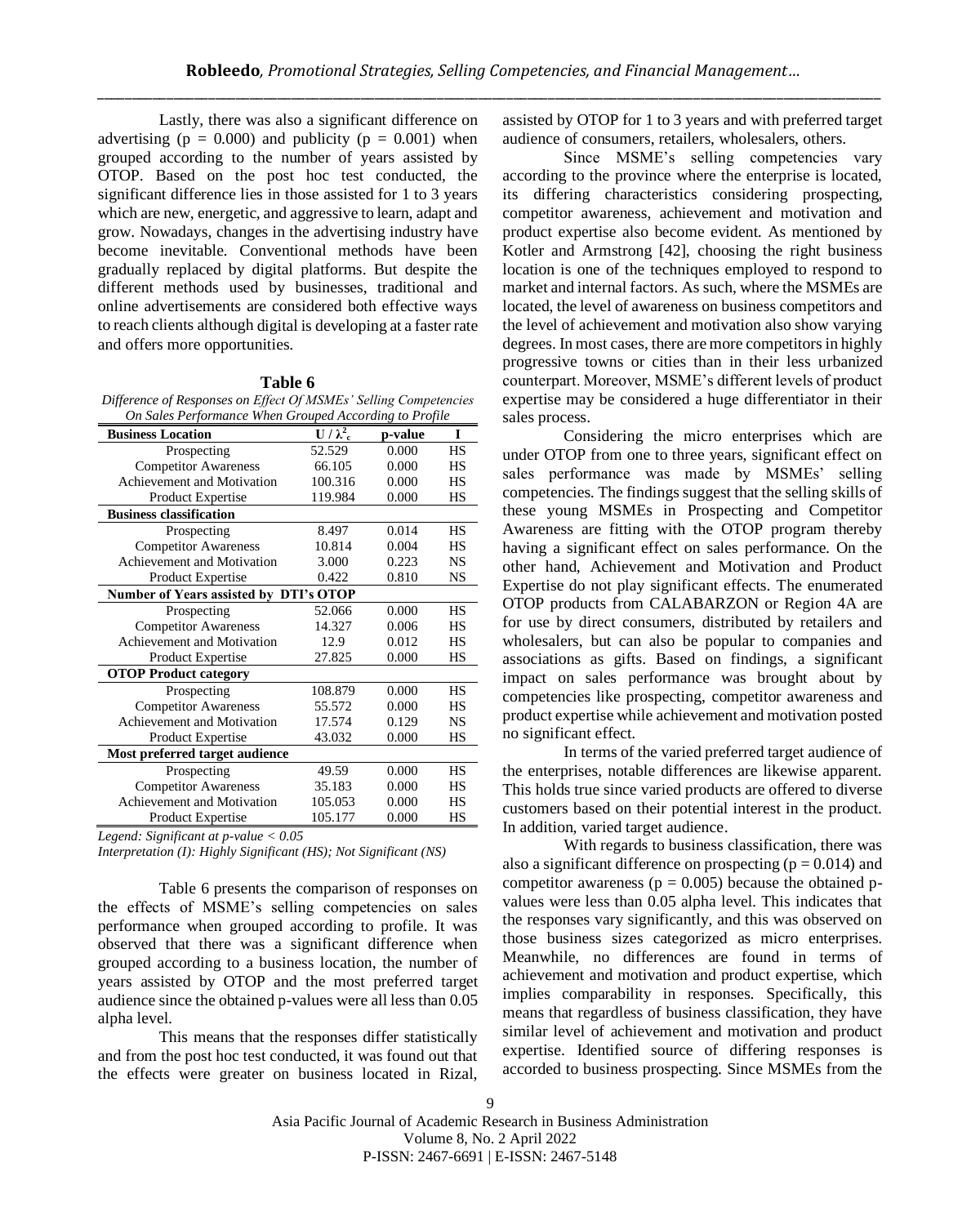five provinces utilize varied methods in finding prospects for their products, it follows that they incorporate a range of marketing tactics as well. As emphasized by Victor and Otiso [34] that customer prospecting gives a beneficial effect on sales performance, businesses, therefore, try to perform customer prospecting methods.

There was also significant difference on prospecting (p = 0.000), competitor awareness (p = 0.000) and product expertise ( $p = 0.000$ ) when grouped according to OTOP product category. Based on the post hoc test conducted, a significant difference lies in those whose products are fashion wearables and others. Since each town offers a unique product while considering the different places of the product's origin, it is expected that there are varied methods used by enterprises in terms of devising prospecting programs, enhancing their product expertise and knowing business competitors. One way of addressing industry issues, according to Adom, et.al. [43] is understanding and learning from competitors since companies who pay attention to their competitors' actions tend to perform better.

| ۰.<br>×<br>٠ |  |
|--------------|--|
|--------------|--|

*Difference of Responses on Effect of Financial Management on Sales Performance When Grouped According to Profile*

| <b>Business Location</b>                      | $U/\lambda_c^2$ | p-value | I         |
|-----------------------------------------------|-----------------|---------|-----------|
| <b>Financial Recording</b>                    | 23.992          | 0.000   | <b>HS</b> |
| <b>Financial Budgeting</b>                    | 94.43           | 0.000   | <b>HS</b> |
| <b>Inventory Management</b>                   | 120.433         | 0.000   | <b>HS</b> |
| <b>Financial Planning</b>                     | 83.538          | 0.000   | HS        |
| <b>Business classification</b>                |                 |         |           |
| <b>Financial Recording</b>                    | 6.738           | 0.034   | <b>HS</b> |
| <b>Financial Budgeting</b>                    | 20.708          | 0.000   | HS        |
| <b>Inventory Management</b>                   | 5.045           | 0.080   | NS        |
| <b>Financial Planning</b>                     | 5.503           | 0.064   | NS        |
| <b>Number of Years assisted by DTI's OTOP</b> |                 |         |           |
| <b>Financial Recording</b>                    | 20.662          | 0.000   | <b>HS</b> |
| <b>Financial Budgeting</b>                    | 17.861          | 0.001   | HS        |
| <b>Inventory Management</b>                   | 15.563          | 0.004   | <b>HS</b> |
| <b>Financial Planning</b>                     | 28.888          | 0.000   | HS        |
| <b>OTOP Product category</b>                  |                 |         |           |
| <b>Financial Recording</b>                    | 83.555          | 0.000   | <b>HS</b> |
| <b>Financial Budgeting</b>                    | 91.998          | 0.000   | HS        |
| <b>Inventory Management</b>                   | 82.578          | 0.000   | <b>HS</b> |
| <b>Financial Planning</b>                     | 73.51           | 0.000   | HS        |
| Most preferred target audience                |                 |         |           |
| <b>Financial Recording</b>                    | 91.52           | 0.000   | <b>HS</b> |
| <b>Financial Budgeting</b>                    | 105.349         | 0.000   | HS        |
| <b>Inventory Management</b>                   | 103.133         | 0.000   | HS        |
| <b>Financial Planning</b>                     | 134.534         | 0.000   | HS        |

*Legend: Significant at p-value < 0.05*

*Interpretation (I): Highly Significant (HS); Not Significant (NS)*

The comparison of responses on the effects of financial management on sales performance when grouped according to profile is shown on in Table 7.

Because the derived p-values were all less than 0.05 alpha level, there was a significant difference when classified according to the business location, number of years assisted by OTOP, OTOP product category, and most chosen target audience. This indicates that the replies differ statistically, and the post hoc test revealed that the 1 to 3 years, with OTOP products such as fashion wearables and others, and desired target audiences such as consumers, retailers, wholesalers, and others, have an impact.

While the responses abovementioned differ substantially may be attributed to the fact that MSMEs organization is very lean and the owner plays a lot of roles including finance officer, wherein, most of the time, is not his/her expertise. Financial expertise is developed thru DTI's training which varies in frequency per province, consulting with colleagues who are longer in the business or as OTOPrenuers, benchmarking with competition or industry or customer standards. Anoos et al. [21] highlighted the fact that MSMEs in the Philippines do not follow generally accepted norms for financial management and control of their businesses thus, posing certain dangers to their long-term viability. Another reason for the varied responses can be accounted for by the different financial management methods used by the MSMEs and which has been underscored in the findings of Adda [11].

The facets of financial recording, budgeting, planning, and managing the inventory are found to have variations due to MSMEs' category of products supported by the OTOP program and their preferred target consumers. Since enterprises are categorized in different levels as micro, small and medium, the respondents have also assessed the effects of financial management on sales performance in varied viewpoints. One of which is on financial budgeting where these enterprises may have applied different management methods. Specifically on product category, different types of budgeting, planning and budgeting are practiced because raw materials and finished goods have different shelf-life, come from different parts of the region or the world and have different packing, storage and customer requirements. It is strongly recommended by Kimunguyi et al. [44] and Warue and Wanjira [45], the implementation of strong budget management methods in a beneficial way because the lack of planning and financial control resulted in poor performance.

In terms of business classification, there was also a significant difference in financial recording  $(p = 0.034)$ and financial budgeting  $(p = 0.000)$  because the obtained pvalues were less than 0.05 alpha level. This indicates that the responses vary significantly, and this was observed in those business sizes categorized as micro. However, in the aspects of inventory management and financial planning,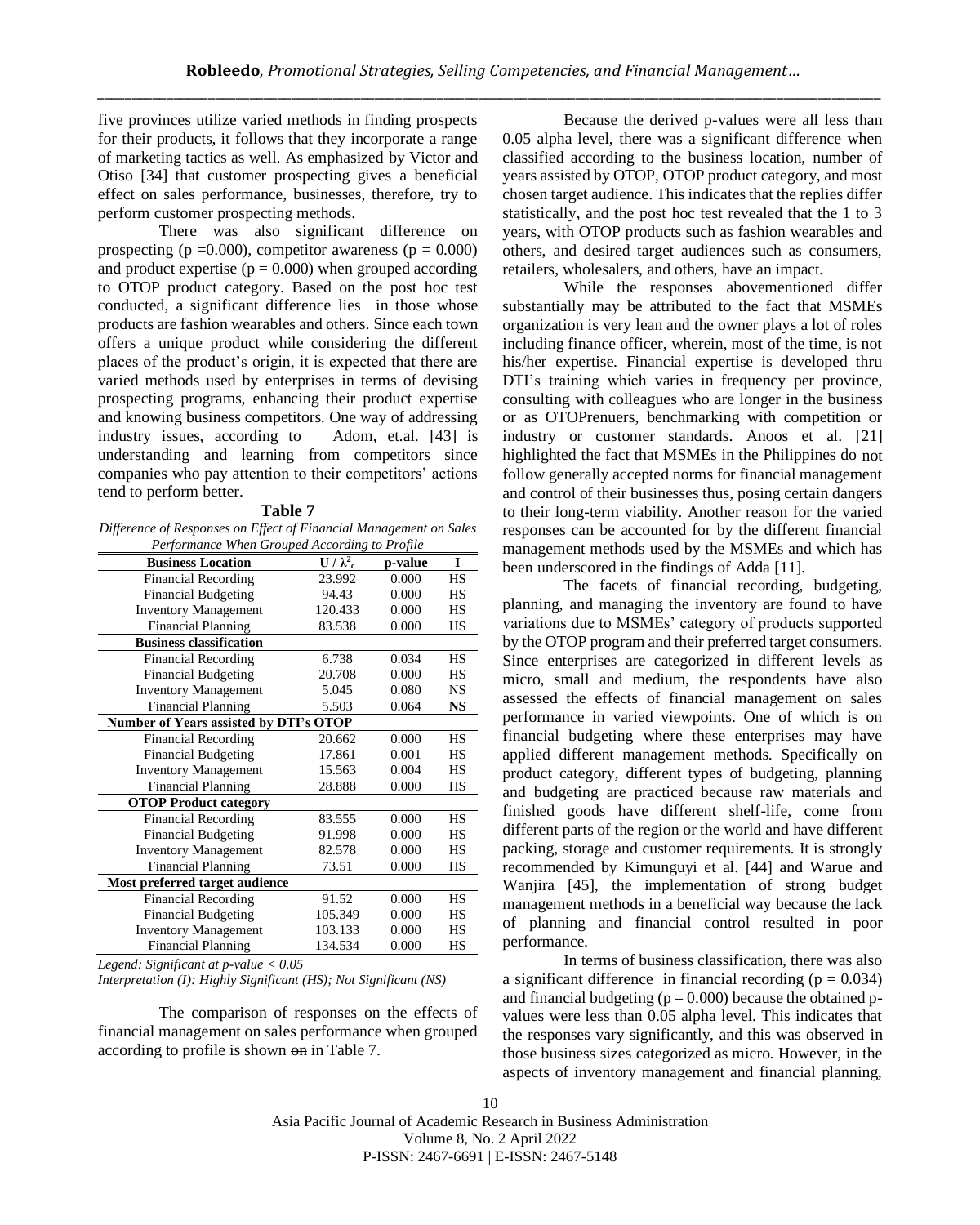no differences were reflected based on business classification. MSMEs specifically the micro entrepreneurs value financial recording and budgeting because of their limited capital. They would like to be on top and be the first to know if there is appropriate funding or outside funding is needed. However, while keeping financial data organized plays an important part of running a successful company, most small and medium entrepreneurs do not comply with the basic bookkeeping and this is attributed to their poor awareness and education [21].

| ١<br>г<br>u<br>٠, |  |
|-------------------|--|
|-------------------|--|

*Relationship Between the Effect of Promotional Strategies and Effect of MSMEs' Selling Competencies On Sales Performance*

| <b>Advertising</b>                | rho-value | p-value | Ī         |
|-----------------------------------|-----------|---------|-----------|
| Prospecting                       | $.481**$  | 0.000   | <b>HS</b> |
| <b>Competitor Awareness</b>       | .533**    | 0.000   | HS        |
| <b>Achievement and Motivation</b> | $.364**$  | 0.000   | HS        |
| <b>Product Expertise</b>          | .444**    | 0.000   | НS        |
| Publicity                         |           |         |           |
| Prospecting                       | $.630**$  | 0.000   | HS        |
| <b>Competitor Awareness</b>       | $.682**$  | 0.000   | <b>HS</b> |
| Achievement and Motivation        | .587**    | 0.000   | HS        |
| <b>Product Expertise</b>          | $.696**$  | 0.000   | HS        |
| <b>Direct Marketing</b>           |           |         |           |
| Prospecting                       | $.463**$  | 0.000   | HS        |
| <b>Competitor Awareness</b>       | $.370**$  | 0.000   | <b>HS</b> |
| Achievement and Motivation        | .238**    | 0.000   | HS        |
| <b>Product Expertise</b>          | 0.105     | 0.067   | <b>NS</b> |
| <b>Sales Promotion</b>            |           |         |           |
| Prospecting                       | $.296**$  | 0.000   | HS        |
| <b>Competitor Awareness</b>       | .584**    | 0.000   | НS        |
| Achievement and Motivation        | $.677**$  | 0.000   | HS        |
| <b>Product Expertise</b>          | .581**    | 0.000   | НS        |

*Legend: Significant at p-value < 0.05* 

*Interpretation (I): Highly Significant (HS); Not Significant (NS)*

The relationship between the effects of promotional strategies and the effects of MSME's selling competencies on sales performance is shown in Table 8.

Except for product expertise when correlated to direct marketing, the computed rho-values show a moderate direct association, and the resulting p-values were all less than 0.01 alpha level. As a result, there is a substantial link, implying that selling competencies influenced promotional strategies. Furthermore, the better the effects on promotional strategies, the better the selling competencies. Enterprises using effective and creative promotional strategies will more likely be competent in terms of product selling, thus affecting sales performance.

Several research revealed similarities in the findings of this current study. To name a few, Aliata et al. [27] recorded the significant link between sales promotion and sales performance, although the findings failed to demonstrate how sales promotion methods can boost sales performance. Huthaifa and Megdadi [31] also discovered that the sales competence dimensions had a positive statistical impact on the sales revenue generation. Meanwhile, it is surprising to note that direct marketing as one dimension of promotional strategies did not show the effect on the selling competencies in terms of product expertise.

**Table 9** *Relationship Between the Effect of Promotional Strategies and Effect Of Financial Management On Sales Performance*

| едесь од г тапста тападетет оп завез г егјогтапсе |           |         |    |
|---------------------------------------------------|-----------|---------|----|
| <b>Advertising</b>                                | rho-value | p-value | I  |
| <b>Financial Recording</b>                        | .219**    | 0.000   | HS |
| <b>Financial Budgeting</b>                        | $.351**$  | 0.000   | HS |
| <b>Inventory Management</b>                       | .324**    | 0.000   | HS |
| <b>Financial Management</b>                       | .428**    | 0.000   | HS |
| <b>Publicity</b>                                  |           |         |    |
| <b>Financial Recording</b>                        | .299**    | 0.000   | HS |
| <b>Financial Budgeting</b>                        | $.361**$  | 0.000   | HS |
| <b>Inventory Management</b>                       | .482**    | 0.000   | HS |
| <b>Financial Planning</b>                         | $.613**$  | 0.000   | HS |
| <b>Direct Marketing</b>                           |           |         |    |
| <b>Financial Recording</b>                        | $.137*$   | 0.016   | HS |
| <b>Financial Budgeting</b>                        | 0.078     | 0.171   | NS |
| <b>Inventory Management</b>                       | $.150**$  | 0.009   | HS |
| <b>Financial Planning</b>                         | $.273**$  | 0.000   | HS |
| <b>Sales Promotion</b>                            |           |         |    |
| <b>Financial Recording</b>                        | .352**    | 0.000   | HS |
| <b>Financial Budgeting</b>                        | .569**    | 0.000   | HS |
| <b>Inventory Management</b>                       | $.618**$  | 0.000   | HS |
| <b>Financial Planning</b>                         | $.688**$  | 0.000   | HS |

*Legend: Significant at p-value < 0.01* 

*Interpretation (I): Highly Significant (HS); Not Significant (NS)*

The relationship between the effects of promotional methods and the effects of financial management on sales performance is shown in Table 9. It revealed that obtained rho-values stipulate moderate direct correlation and the resulting p-values were all less than 0.01 alpha level, with the exemption of financial budgeting when correlated to direct marketing. Thus, a significant relationship exists between the variables which imply that the promotional strategies greatly affect the enterprise's financial management. Furthermore, the more effective the promotional strategies, the better the level of financial management.

Advertising, publicity, direct marketing, and sales promotion as indicators of promotional strategy proved their effect on the status of financial management in the many studies undertaken by various researchers. More specifically, it was found that cash management procedures, capital budgeting practices, financing practices have a fairly good association with financial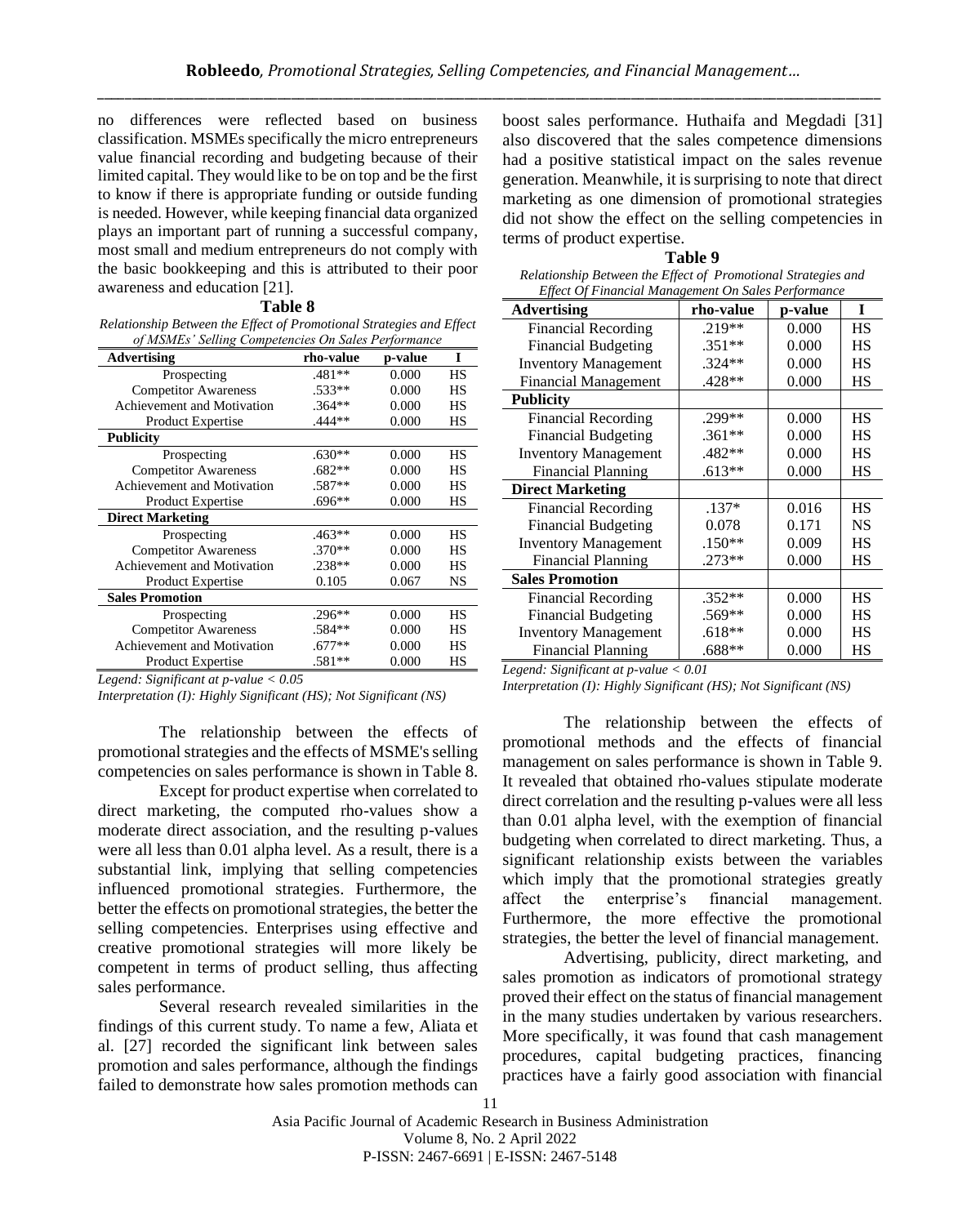performance. However, according to Kirsten [37], small business owners necessitate training in significant areas, namely: keeping of records, profit analysis, budget, performance evaluation, and government mandatories. More so, a lack of planning and financial control resulted in a poor performance [45].

It is interesting to note that in this study, direct marketing as one promotional strategy posed no influence on the MSMEs' financial management in terms of budgeting. This may be so because email marketing and house to house selling are not included in regular practices. Generally, Hayes [46] noted that promotional budgets are typically forecasted to respond to the critical costs associated with establishing a business or sustaining a brand name. As a result, to continue the growth pace, the budget is often set according to a percentage of sales or profits for an established business and a certain percentage of startup costs or funds in the case of startups. It can be said that the effect of a sound promotional strategy may bring about a well-managed finances for the micro, small and medium based enterprises in the region

# **Table 10**

*Relationship Between the and Effect of MSMEs' Selling Competencies and Effect of Financial Management on Sales Performance*

| <i>on bates Lerjormance</i> |           |         |    |  |  |
|-----------------------------|-----------|---------|----|--|--|
| <b>Advertising</b>          | rho-value | p-value | I  |  |  |
| <b>Financial Recording</b>  | .191**    | 0.001   | S  |  |  |
| <b>Financial Budgeting</b>  | $.118*$   | 0.038   | S  |  |  |
| <b>Inventory Management</b> | $.169**$  | 0.003   | S  |  |  |
| <b>Financial Planning</b>   | .278**    | 0.000   | HS |  |  |
| <b>Publicity</b>            |           |         |    |  |  |
| <b>Financial Recording</b>  | .451**    | 0.000   | HS |  |  |
| <b>Financial Budgeting</b>  | $.514**$  | 0.000   | HS |  |  |
| <b>Inventory Management</b> | $.541**$  | 0.000   | HS |  |  |
| <b>Financial Planning</b>   | $.612**$  | 0.000   | HS |  |  |
| <b>Direct Marketing</b>     |           |         |    |  |  |
| <b>Financial Recording</b>  | .339**    | 0.000   | HS |  |  |
| <b>Financial Budgeting</b>  | $.540**$  | 0.000   | HS |  |  |
| <b>Inventory Management</b> | .508**    | 0.000   | HS |  |  |
| <b>Financial Planning</b>   | .578**    | 0.000   | HS |  |  |
| <b>Sales Promotion</b>      |           |         |    |  |  |
| <b>Financial Recording</b>  | $.342**$  | 0.000   | HS |  |  |
| <b>Financial Budgeting</b>  | .499**    | 0.000   | HS |  |  |
| <b>Inventory Management</b> | $.630**$  | 0.000   | HS |  |  |
| <b>Financial Planning</b>   | $.619**$  | 0.000   | HS |  |  |

*Legend: Significant at p-value < 0.01* 

*Interpretation (I): Highly Significant (HS); Significant (S)*

Table 10 shows the relationship between MSME selling competencies and financial management's impact on sales performance. The obtained rho-values indicated a moderate direct connection, and all the resulting p-values were less than 0.01 alpha level. Thus, a significant relationship exists and implies that the selling competencies have an effect on the MSME's financial management. This implies that the more effective their selling competencies, the better the performance in financial management.

Financial management, as cited by Nthenge and Ringera [35], is considered a crucial aspect of every company's management. The combined effect of financial management methods such as working capital management, investment decision, and a financial decision has shown a moderately positive link with financial performance. In promoting the growth of their businesses, Adda [11] contends that SMEs need to strengthen their financial management methods. According to the findings, SMEs should start with basic financial competencies to be able to timely decisions for the business to sustain oneself. Moreover, according to Suhardiyah, et al. [47], production technology, product improvement, and marketing strategy were found to have a dominant influence on the increased sales volume of SMEs. However, Agyei-Mensah [39] found out that irresponsible finance management is a major cause of business venture failures. The desired goals of financial management serve as the basis for evaluating and comparing the efficiency and effectiveness of financial management. Consequently, when SMEs' financial skills are incompetent, the probability of non-survival will be medium to long term. Organizations, as cited by Ogbo, et al. [48], must maintain a flexible inventory service to meet all organizational performance goals.

By and large, the effectiveness of the MSMEs' selling competencies may contribute to a highly managed finances for the micro, small and medium based enterprises in the selected provinces of region 4A.

Multiple Linear Regression analysis was used to investigate the hypothesis that the effects of promotional strategies, MSME' selling competencies and financial management are predictors of sales performance. The findings revealed that the three variables have a significant positive association,  $p < 0.01$ . The independent variables (promotional strategies, selling competencies and financial management), together, predict the outcome of the dependent variable (sales performance). To confirm the results of the regression analysis, a partial correlation was also made to determine the relationship between financial management and promotional strategies whilst controlling for selling competencies. According to the results, there was a moderate, positive partial correlation between financial management  $(3.5975 \pm 0.36006)$  and promotional strategies  $(3.3129 \pm 0.32359)$  whilst selling competencies  $(3.4389 \pm 0.32654)$ , which was statistically significant, r  $(303) = 0.115$ , N = 306, p = .045.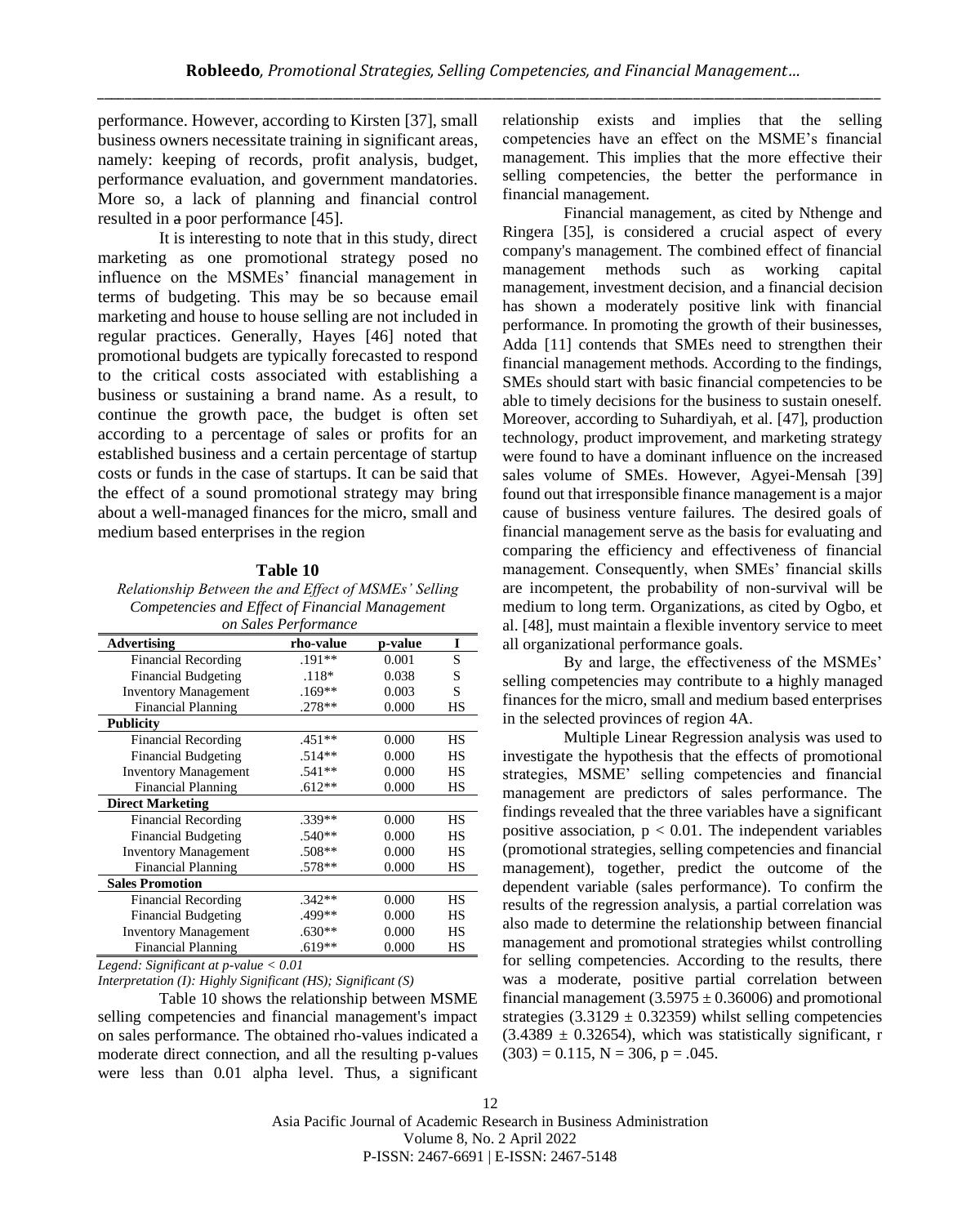

**Figure 1 .** *Proposed Framework for Continuous Improvement on the Sales Performance of DTI-OTOP assisted MSMEs*

However, zero-order correlations showed that there was a statistically, moderate positive correlation between financial management and promotional strategies  $(r (304) = 0.539, n = 306, p < .000)$ , indicating the selling competencies has a moderate influence in controlling for the relationship between financial management and promotional strategies.

With the two different statistical treatments done to come up with the framework, it can therefore be said that the effect of promotional strategies is directly related to the effect of MSMEs' selling competencies and the effect of financial management on sales performance. Further, the framework also depicts a direct link on the effect of MSMEs' selling competencies in the effects of promotional strategies and financial management. It illustrated the direct relationship of financial management to promotional strategies and selling competencies. Subsequently, the model showed that promotional strategies, selling competencies and financial management influence sales performance, with promotional strategies having the least mean score while financial management garnered the highest mean score. This implies that there is still big room for improvement when it comes to promotional strategies while constant updating of skills in financial management will maintain its high effect on sales performance. To sum it up, this derived framework presented that the three (3) independent variables are interrelated and are recommended to be executed in synchrony to deliver good sales performance.

The proposed framework inferred integration of three (3) variables to a variable termed as marketing and financial management synergy. Referring to the figure above, it can be noted that both variables under marketing have lower mean score values versus financial management. It connotes that there is more opportunity for growth in this area. In addition, the combined execution of these two variables will have a greater impact on sales revenue.

This new variable on synergy is deemed important to MSMEs because it opens opportunities for them to further improve their sales performance. This combined approach will yield greater results than the sum of the separate variables. Furthermore, because implementing teams will be made up of people with multidisciplinary skills and expertise, this synergy variable may result in other positive outcomes, such as improved personal skills and teamwork.

In the study, the MSMEs used in the explanation of the framework are

the provinces in region 4A which are listed under DTI's OTOP program. The proposed framework by the researcher is based on mathematical analysis, literature review, expert opinion, and thought of the previous researchers. This proposed framework will become a new theory in the correlation of variables which is supported by empirical research.

#### **CONCLUSION**

The findings of this study on the effect of promotional strategies, selling competencies and financial management to the sales performance of One Town One Product (OTOP) assisted MSMEs in the CALABARZON region, derived the following conclusions: DTI's and MSMEs promotional mix strategies like advertising, publicity, direct marketing, and sales promotion have positive significant effects on the sales performance.

A high extent of the agreement was accorded by MSMEs' on the positive effects of selling competencies like prospecting, competitor awareness, achievement and motivation and product expertise on improving sales performance. The sales performance of MSMEs is highly influenced by financial management capabilities like Financial Recording, Financial Budgeting, Inventory Management and Financial planning.

There are significant differences in the effect of promotional strategies, the effect of MSMEs' selling competencies and the effect of financial management on sales performance in terms of a business profile. A moderate relationship exists between the effect of promotional strategies and MSMEs' selling competencies, between promotional strategies and selling competencies,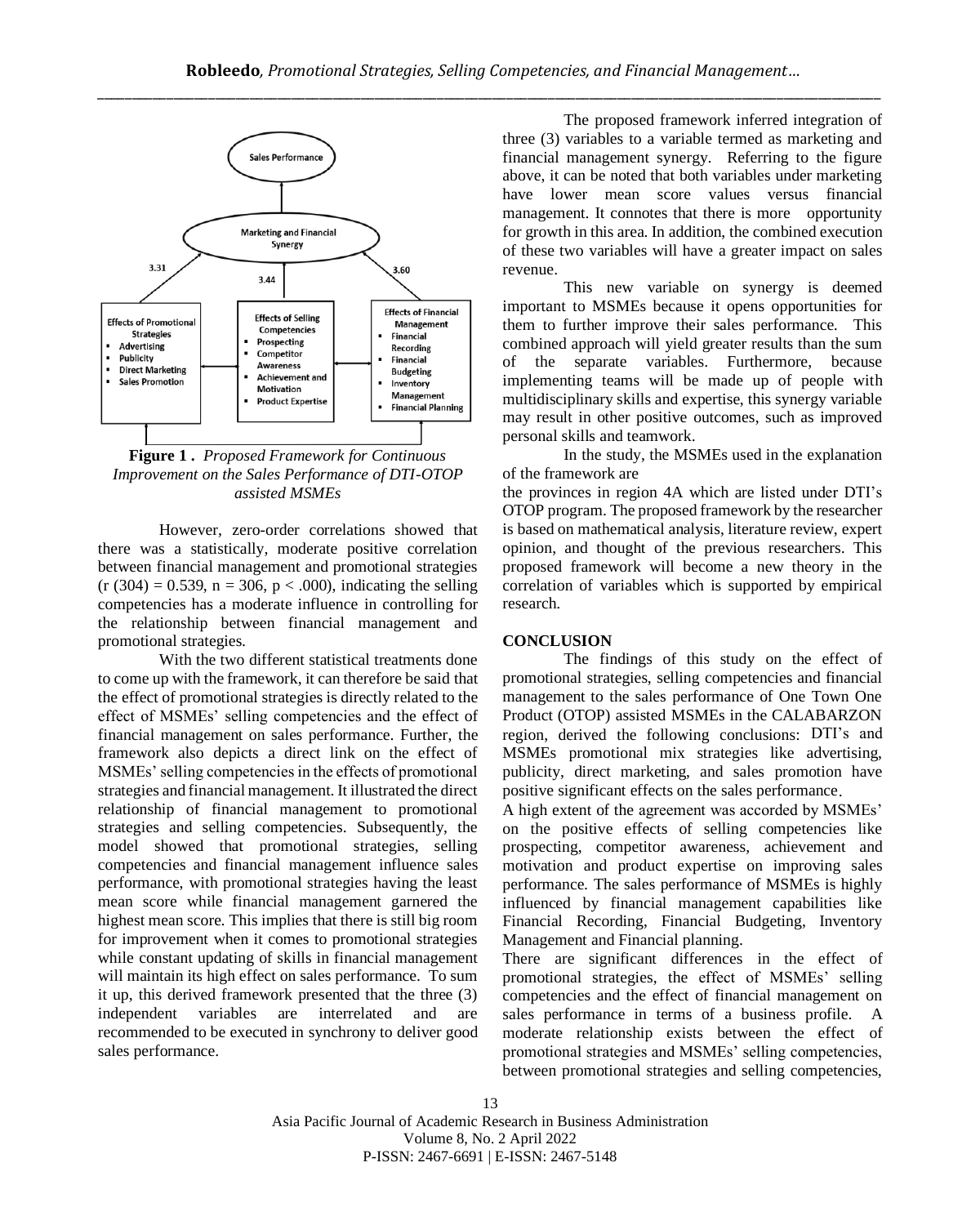and between selling competencies and financial management on sales performance. The suggested framework for continuous improvement on the sales performance of DTI-OTOP assisted MSME's depicts direct correlation of sales performance with promotional strategies, MSMEs' selling competencies and financial management. Further, it also illustrated a direct link on the effects of promotional strategies, MSMEs' selling competencies and financial management. The interrelationship of these independent variables can be summed up into a variable termed as marketing and financial synergy.

## **RECOMMENDATIONS**

DTI in collaboration with MSMEs may explore the following promotional strategies: a) development of OTOP Logo as a strong quality brand marking of MSME products to grab attention, make strong product impression on quality and authenticity, influence visibility of MSME products in the big market arena and build positive brand equity; b) combine media (television, radio and print), ecommerce platform and face to face exhibition for maximum product exposure; c) one industry one celebrity endorser for product recall; d) timely and frequent text blasts of all events for awareness; and, e) campaign to appeal to the hearts of every Filipino by highlighting the benefits to the economy and the country of buying OTOP products .

DTI may consider inclusion of a more in-dept marketing plan development/ workshop in the OTOP seminars. Marketing plans reinforce the selling skills because it will define the market, target customers, competition, product's unique selling proposition and strategies on how to sell the product. Further, DTI and MSMEs may opt to evaluate the trainings they have done and identify other selling skills that need training and/ or reinforcement.

DTI may opt to introduce a finance app that will make agile the planning, budgeting, recording, inventory management and pricing requirements. It can support the ability of MSMEs to respond quickly to new market opportunities or threats and achieve its financial goals. DTI may opt to provide more opportunities in generating sales revenue among the OTOP industries, business location and classification by opening a virtual supermarket nationwide with the current strategically located 46 OTOP Hubs as pick-up and delivery points. Issuance of virtual supermarket coupons can also be explored to encourage repeat sales.

DTI may opt to conduct and validate the result of the study in other Philippine regions. DTI and MSMEs may explore other variables related to sales performance under promotional strategies, selling competencies and financial management like product quality, availability, brand equity and others. DTI may conduct research on a comparative evaluation of best practices in marketing and financial management of top big companies and application to MSMEs and its target markets. DTI may study the different sales performance models used by MSMEs under OTOP in other Asian countries. Future study may focus on the probability of having a competition among MSMEs who can present business models that have been proven to improve sales performance.

# **REFERENCES**

- [1] Lim, T. (2021) UNIDO covid 19. Impact Assessment Of Covid-19 On The Philippine's Manufacturing Firms. https://www.unido.org/ sites/ default/ files/ files/2021-03/ UNIDO%20COVID19%20 Assessment\_ Philippines\_ FINAL.pdf
- [2] Hamilton, E. (2020 June 3) .Factors Affecting Sales Performance. https://www.sciencetimes.com/ articles/ 25924/ 20200603/ factors-affecting-salesperformance.htm
- [3] Singh, H. (2016). Impact of Sales Promotion Activities on Sales Revenue: A Case of Auto Maintenance Services Company\* Tigist Wolde Gebre. *International of Engineering and Management Research*, *6*(1), 1-7.
- [4] Porto, R. B., Costa, R. D. R., & Watanabe, E. A. D. M. (2017). The multilevel effect of marketing activities on sales, revenue and profitability in a microenterprise. *Revista Brasileira de Gestão de Negócios*, *19*, 432-452. <https://doi.org/10.7819/rbgn.v19i65.2911>
- [5] Manzano, Ayala and Parras (2012) Factors Affecting the Growth of New Firms: A Multidisciplinary Perspective, http://www.ipedr.com/ vol46/ 004-ICBER2012- N00005.pdf
- [6] Verbeke, W., Dietz, B., & Verwaal, E. (2011). Drivers of sales performance: a contemporary meta-analysis. Have salespeople become knowledge brokers?. *Journal of the Academy of Marketing Science*, *39*(3), 407-428. <https://doi.org/10.1007/s11747-010-0211-8>
- [7] Rastogi, A. K . (2014 June) The Effect of Sales Training on the Competence of Sales Personnel as well as the Growth in Sales. *International Journal of Marketing, Financial Services & Management Research*, 3(6)
- [8] Shon, M., Shin, J., Hwang, J., & Lee, D. (2021). Free contents vs. inconvenience costs: Two faces of online video advertising. *Telematics and Informatics*, *56*, https://doi.org/10.1016/j.tele.2020.101476
- [9] Erskine, R. and Yong, J (2020 January 6| Performance and Financial Management: Key Factors for Small- And Medium-Sized Entities' Survival in a Volatile Environment, URL: https://www.ifac.org/ knowledgegateway/ contributing-global-economy/ discussion/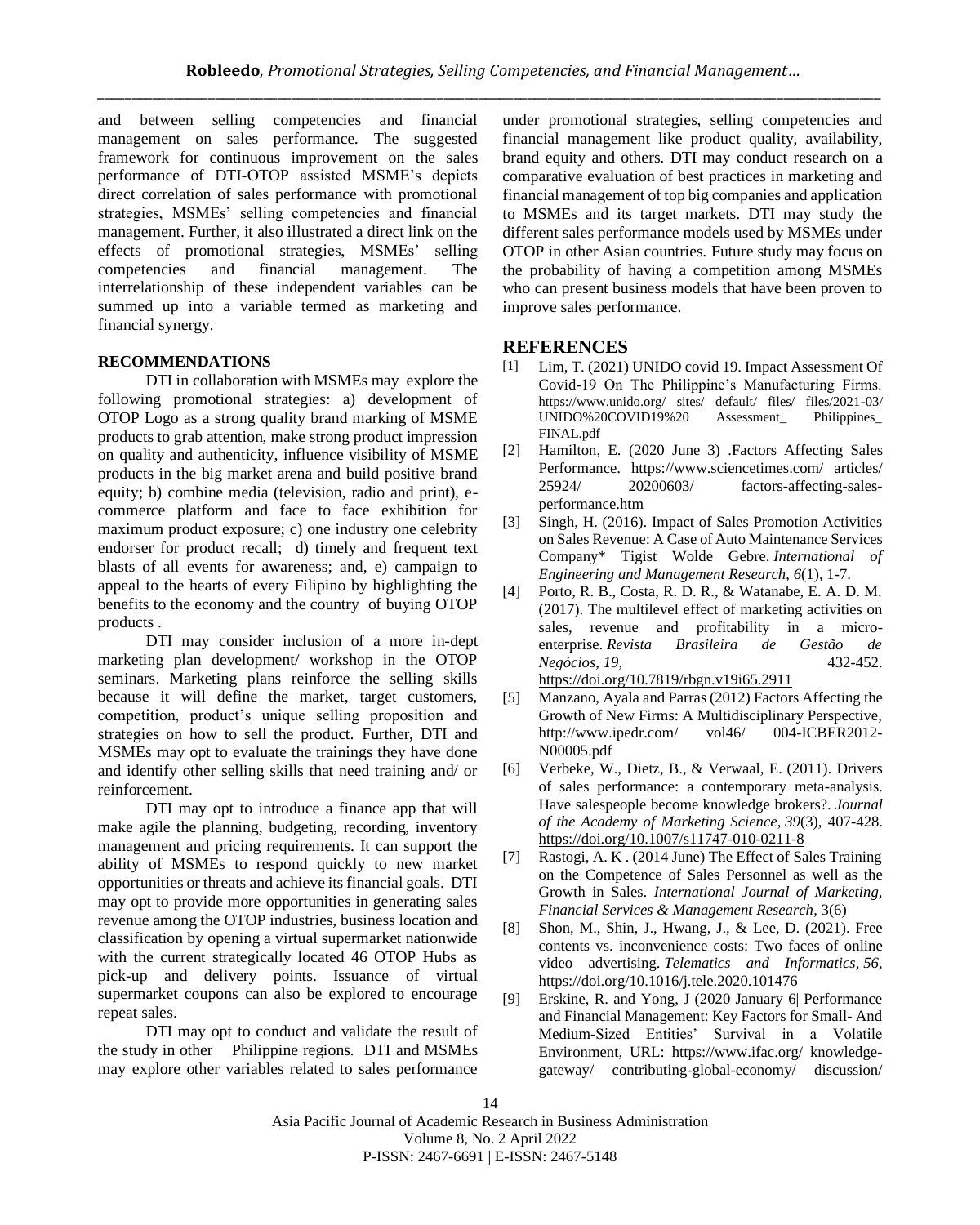performance-and-financial- management- key- factorssmall- and- medium-sized-entities-survival-volatile

- [10] O'Donnell, N., & Keeney, M. (2010). Financial capability in Ireland and a comparison with the UK. *Public Money and Management*, 30(6), 355-362. https://doi.org/10.1080/09540962.2010.525004
- [11] Adda, G. (2020). Financial Management Practices and Growth of Small and Medium-Scale Enterprises: The case of Kassena-Nankana West District. *Research in Business and Management*, *7*(2), 39-58.
- [12] DTI BSMED (2016 Jul 8). MSME Development in the Philippines. https://dict.gov.ph/ wp-content/ uploads/ 2016/ 07/ 8.-SMEs-in-the-Philippines-\_Empowering-LGUs-through-ICT-Partnership-with-SUCs.pdf
- [13] Malagón-Amor, A., Córcoles-Martínez, D., & Martín-López, L. M. y Pérez. *Solá*, (2014 October, 09). Hikikomori in Spain: A descriptive study. *International Journal of Social Psychiatry,* 61(5) 475-483. https://doi.org/10.1177/0020764014553003
- [14] Atmowardoyo, H. (2018). Research methods in TEFL studies: Descriptive research, case study, error analysis, and R & D. *Journal of Language Teaching and Research*, *9*(1), 197-204. http://dx.doi.org/10.17507/jltr.0901.25
- [15] Brosnan, K., Kemperman, A., & Dolnicar, S. (2021). Maximizing participation from online survey panel members. *International Journal of Market Research*, *63*(4), 416-435. [https://doi.org/10.1177/1470785319880704](https://doi.org/10.1177%2F1470785319880704)
- [16] Campos, F., Frese, M., Goldstein, M., Iacovone, L., Johnson, H. C., McKenzie, D., & Mensmann, M. (2017). Teaching personal initiative beats traditional training in boosting small business in West Africa. *Science*, *357*(6357), 1287-1290.
- [17] Kumar, A. (2017) Why superior customer service should be the key for SMEs. https://economictimes.indiatimes.com/ small-biz/ smesector/why-superior- customer- service- should- be- thekey- for-smes/ articleshow/56773042.cms?from=mdr
- [18] Pattiarachchige, B. D. (2014). *The effect of retailers' business activities influence on wholesalers' effectiveness in Gaborone*(Doctoral dissertation). [https://repository.nwu.ac.za/ handle/10394/19625](https://repository.nwu.ac.za/handle/10394/19625).
- [19] Maina, P., & Afande, F. (2015). Effect of promotional mix elements on sales volume of financial institutions in Kenya: Case study of Kenya post office savings bank. *Journal of Marketing and Consumer Research*, *11*.
- [20] Rentz,J. O., C. David Shepherd, D.C., Tashchian, A. (2013, October) A Measure of Selling Skill: Scale Development and Validation. *Journal of Personal Selling and Sales Management* 22(1):13-21 .DOI: 10.1080/08853134.2002.10754289
- [21] Anoos, J., Ferrater-Gimena, J. A. O., Etcuban, J. O., Dinauanao, A. M., Macugay, P. J. D., & Velita, L. V.

(2020). Financial management of micro, small, and medium enterprises in Cebu, Philippines. *International Journal of Small Business and Entrepreneurship Research*, *8*(1), 53-76.

- [22] Pokrywczynski, J. & Brinker, D.L. (2014) Congruency and Engagement Test in an Event Marketing Sponsorship Context, Journal of Promotion Management, 20:3, 345-357, DOI: 10.1080/10496491.2014.908799
- [23] Aslam, B. and Karjaluoto, H, (2017). Digital advertising around paid spaces, E-advertising industry's revenue engine: A review and research agenda. https://www.sciencedirect.com/science/
- [24] Daniel, C. O. (2018). Effect of Marketing Strategies on Organizational Performance. *International Journal of Business Marketing and Management,* 3(9), 1-9.
- [25] Wierenga, B., & Soethoudt, H. (2010). Sales promotions and channel coordination. *Journal of the Academy of Marketing Science*, *38*(3), 383-397.
- [26] Yusuf, J. B. (2010). Ethical implications of sales promotion in Ghana: Islamic perspective. *Journal of Islamic marketing*. 1(3), 220-230. https://doi.org/10.1108/17590831011082400
- [27] Aliata, V. L., Odondo, A. J., Aila, F. O., Ojera, P. B., Abong'o, B. E., & Odera, O. (2012). Influence of promotional strategies on banks performance. *International Journal of Business, Humanities and Technology*, *2*(5), 169-178.
- [28] Terkan, R. (2014). Importance of creative advertising and marketing according to university students' perspective. *International Review of Management and Marketing*, *4*(3), 239-246.
- [29] Gaille, B. (2016). *30 curious Starbucks demographics*. http://brandongaille.com/30-curious-starbucksdemographics/
- [30] NSDC (2012). Human resource and skill requirements in organised retail sector (2022) – a report of National Skill Development Corporation https://www.nsdcindia.org/pdf/ Organised-Retail.pdf
- [31] Huthaifa, A. and Megdadi , Y. (2021) The Impact of Sales Competencies on Sales Performance of Insurance Companies in Jordan. Journal of Business and Social Science Review. 2(1).72-82. Doi: 10.48150/jbssr.v2no1.2021.a5
- [32] Waters, S. (2014). Benefits of Product Knowledge -Knowing Your Products Can Mean More Sales. Retrieved from "Retailing About" Website available at: http:// retail. about.com/od/-marketingsales-promotion /qt/ product \_knowldg.htm
- [33] Ekundayo, O. A. (2018). The Impact of Motivation on Employee Performance in Selected Insurance Companies in Nigeria. *International Journal of African Development*, *5*(1), 5.